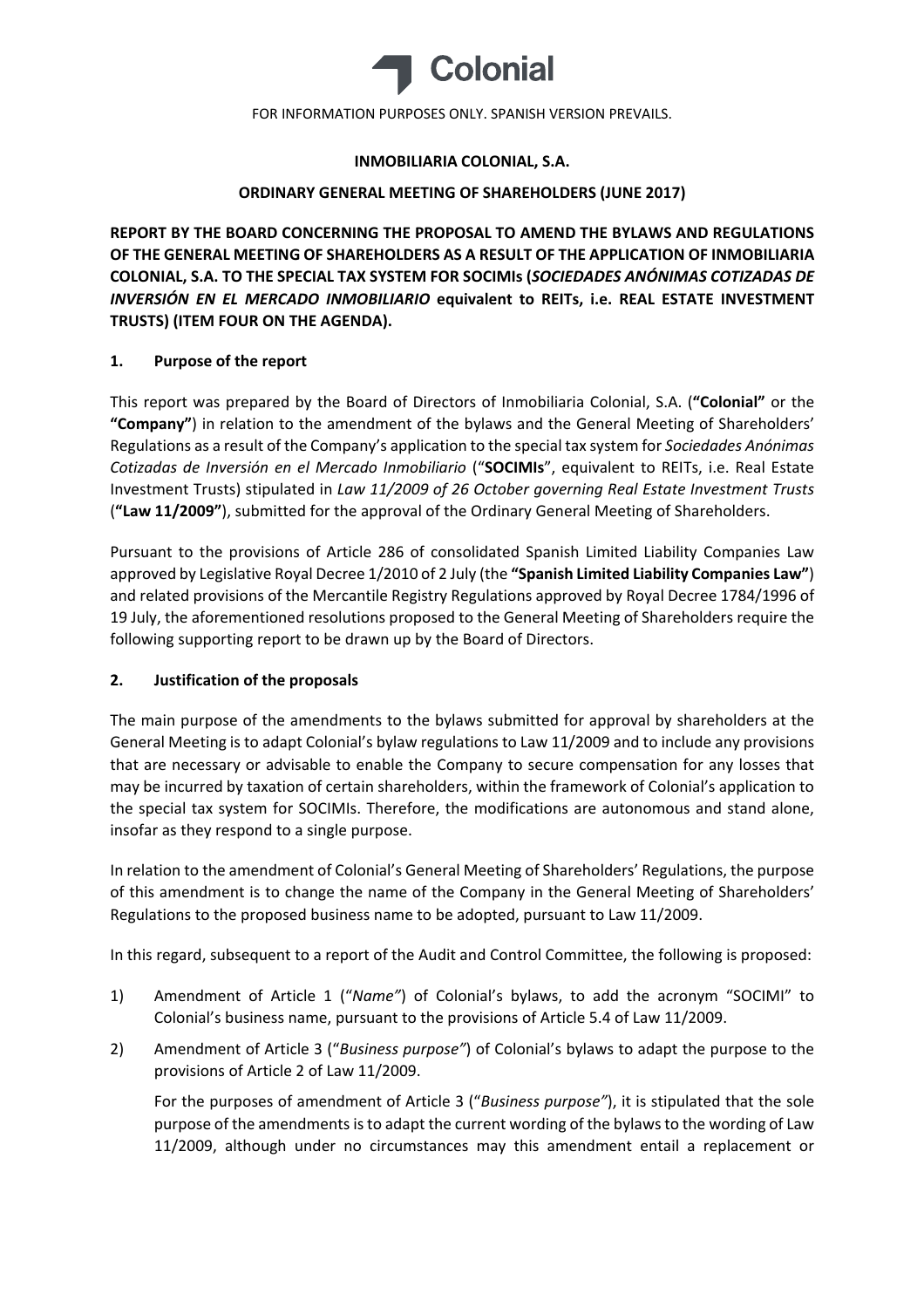

substantial amendment of the business purpose pursuant to the provisions of the Spanish Limited Liability Companies Law.

- 3) Amendment of Article 5 ("*Share capital*") of Colonial's bylawsin order to transform the Company shares represented by book entries into registered book entries, pursuant to the provisions of Article 4 of Law 11/2009.
- 4) Amendment of Article 37 (*"Reserves. Distribution of dividends"*) of Colonial's bylaws in order to include the amendments necessary to comply with the provisions of Law 11/2009.
- 5) The addition of two new articles to Colonial's bylaws, Article 8 bis. (*"Ancillary provisions"*) and Article 37 bis. (*"Special rules for the distribution of dividends"*) concerning the establishment of ancillary provisions and special rules for the distribution of dividends to enable Colonial to meet its tax obligations as a result of the Company's application to the special tax system for SOCIMIs and to secure compensation for any losses that may be occasioned to it through the taxation of certain shareholders.

SOCIMIs are generally subject to a 0% income tax rate. However, they are subject to a special 19% income tax rate on the full amount of dividends distributed to shareholders with an equity interest equal to or greater than 5% when such dividends are exempt for these shareholders or taxed at a rate lower than 10%.

In addition, as a result of Colonial's interest in Société Foncière Lyonnaise ("SFL"), under French law, SFL must pay a rate of 20% on the dividend distributed to Colonial when the dividend, which is in turn distributed by Colonial to any of its shareholders that are not individuals holding at least 10% of its share capital, is taxed for such shareholders at a rate less than one third (1/3) of the French income tax rate, i.e. 11.15% depending on the prevailing rate.

Therefore, the particular conditions of shareholders with an equity interest equal to or greater than 5% at any given time in Colonial may directly or indirectly occasion losses to the Company (and, therefore, to all shareholders).

Consequently, it is essential for the protection of the Company's assets of and, therefore, of the interest of the Company to avoid any loss that may be caused to the Company and its shareholders in such situations. Accordingly, it is proposed to impose the following obligations and duties on shareholders with stakes of 5% of more in share capital:

- i) *Disclosure obligations*: in order to apprise the Company of which shareholders with an equity interest equal to or greater than 5% could occasion losses to the Company (and, therefore, to all shareholders).
- ii) *Duty of compensation*: to enable the Company to be compensated in cases where, as a result of the taxation of certain shareholders with an equity interest equal to or greater than 5%, direct or indirect losses are incurred by the Company (and, therefore, by all shareholders).

For this purpose, it is proposed that the bylaws include (i) the requirement that such shareholders pay compensation for any amounts that, as a result of their ownership interest and taxation, Colonial is required to settle under the special tax rate set out in Law 11/2009 or in related French legislation (due to ownership interests in SFL) and (ii) the possibility that Colonial may offset any such compensation using the present and future dividends of the shareholder occasioning the losses.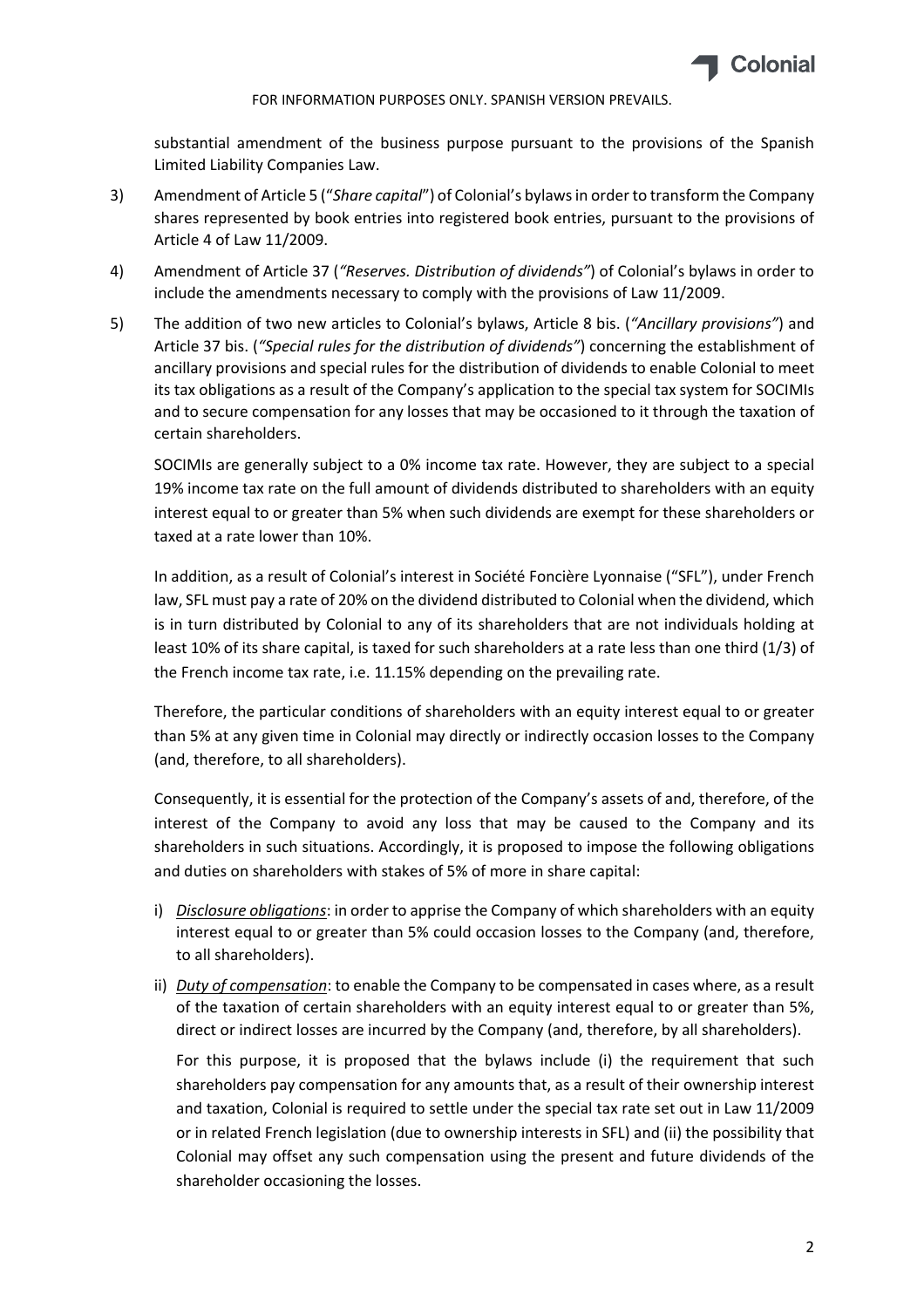

6) Amendment of Article 1 (*"Purpose"*) of Colonial's General Meeting of Shareholders' Regulations in order to adapt the name of the Company in the General Meeting of Shareholders' Regulations to the business name proposed, pursuant to Law 11/2009.

# **3. Proposed amendments to the bylaws**

The proposed amendments, subsequent to a report of the Audit and Control Committee, to the bylaws as a result of Colonial's application to the special tax system for SOCIMIs are as follows:

 Amendment of Articles 1 (*"Name"*), 3 (*"Business purpose"*), 5 (*"Share capital"*) and 37 (*"Reserves. Distribution of dividends"*) of the bylaws of Colonial: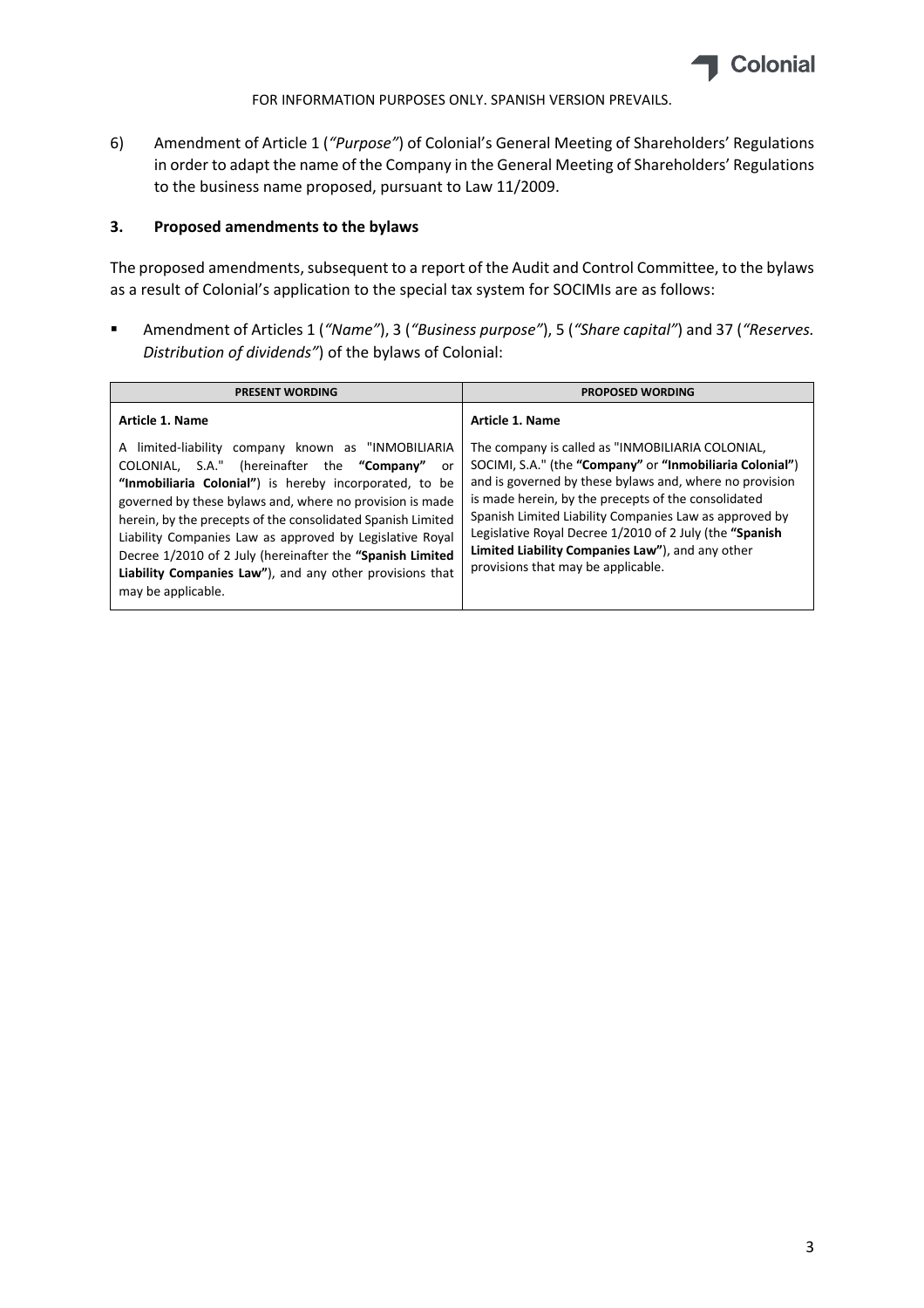

#### **Article 3. Business purpose**

The business purpose of the Company is:

- 1. To acquire, enjoy, manage, develop, lease, encumber and sell all manner of real estate on its own behalf and on that of third parties, and securities on its own behalf, with the exception of activities subject to legislation governing the securities market and collective investment undertakings.
- 2. The development and construction of all manner of dwellings and buildings, for itself or for third parties, directly or by contract, operation where applicable of these constructions, studies and projects related thereto, the technical and commercial organisation in relation to such development and construction and the procurement and preparation of building materials to this end; management of planning at any level, development work and parcelling of all kinds of land for subsequent operation, construction or sale; awarding and contracting all manner of work, studies and projects for the planning, development and parcelling of land, and also the construction of buildings; carrying out all manner of studies, reports, appraisals, valuations and expert reports; and, in general, provision of real estate consultancy and advisory services, management, development and sale of property assets and technical assistance by contract to other public or private companies or organisations.

Any corporate activities that are exclusively attributed to specific companies are expressly excluded from its corporate activities.

All activities forming part of the business purpose shall be carried out in the manner authorised by the laws prevailing at any given time, with express exclusion of any exclusive activities that are conferred on natural persons or legal entities other than this Company by the laws in force.

The activities stipulated may also be carried out by the Company totally or partially in an indirect manner, through interests in other companies with the same or similar business purpose.

### **Article 3. Business purpose**

The main business purpose of the Company is the exercise of the following activities, in Spain or in other countries:

- 1. To acquire and develop urban real estate for lease.
- 2. To hold stakes in the capital of "**SOCIMIs"** ((Sociedades *Anónimas Cotizadas de Inversión en el Mercado Inmobiliario*, equivalent to REITs, i.e. Real Estate Investment Trusts), or in that of other companies not resident in Spain with the same business purpose as the aforesaid, that are subject to a system similar to that established for SOCIMIs in terms of mandatory distribution of profits, or distribution of profits established in law or in bylaws.
- 3. To hold stakes in the capital of other companies, whether or not resident in Spain, the main business purpose of which is the acquisition of urban real estate for lease, subject to the same system as that established for SOCIMIs in terms of mandatory distribution of profits, or distribution of profits established in law or in the bylaws, which meet the investment requisites stipulated for such companies.

4. To hold shares or stakes in Collective Real Estate Investment Undertakings regulated by Law 35/2003 of 4 November on Collective Investment Undertakings, or any future regulation replacing it.

The aforesaid activities include in all cases the power to sell or encumber the properties or shareholdings owned by the Company.

In addition to the economic activity arising from the main business purpose, the Company may also carry out other ancillary activities, understood as those the revenue from which accounts for less than 20% of Company revenue during each tax period, or those that may be considered as ancillary in accordance with the law applicable at any given time including, in any case, the management, refurbishment and operation of real estate and all manner of studies, reports, appraisals, valuations and expert reports; and, in general, provision of real estate consultancy and advisory services, management, development and sale of property assets and technical assistance by contract to other public or private companies or organisations.

Any corporate activities that are exclusively attributed to specific companies are expressly excluded from its corporate activities.

All activities forming part of the business purpose shall be carried out in the manner authorised by the laws prevailing at any given time, with express exclusion of any exclusive activities that are conferred on natural persons or legal entities other than this Company by the laws in force.

The activities stipulated may also be carried out by the Company totally or partially in an indirect manner, through interests in other companies with the same or similar business purpose.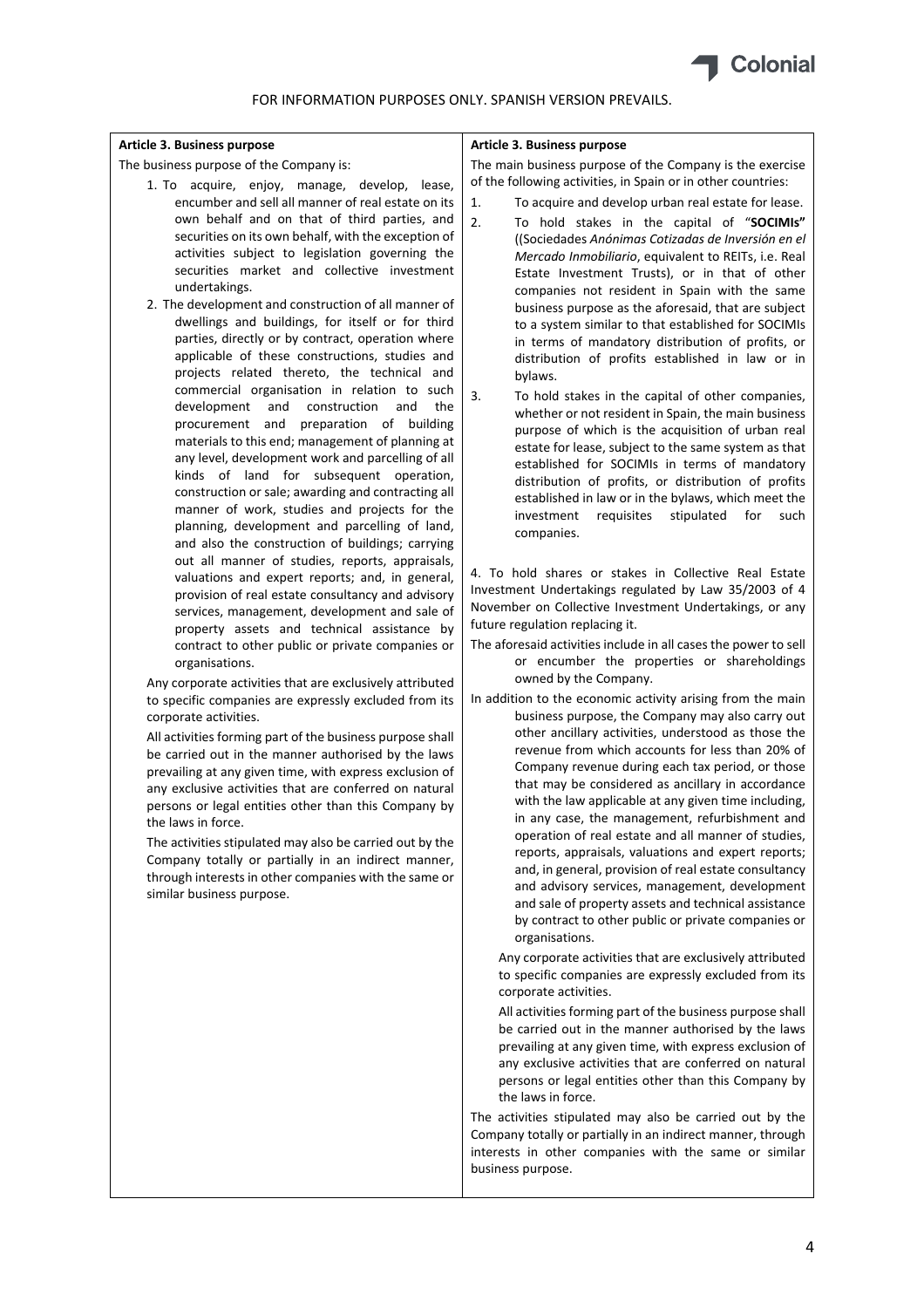

| <b>PRESENT WORDING</b>                                                                                                                                                                                                                                                                                                                                                                                                                                                                                                                                                                                                                                                                                                                                                                                                                                                                                                                               | <b>PROPOSED WORDING</b>                                                                                                                                                                                                                                                                                                                                                                                                                                                                                                                                                                                                                                                                                                                                                                     |
|------------------------------------------------------------------------------------------------------------------------------------------------------------------------------------------------------------------------------------------------------------------------------------------------------------------------------------------------------------------------------------------------------------------------------------------------------------------------------------------------------------------------------------------------------------------------------------------------------------------------------------------------------------------------------------------------------------------------------------------------------------------------------------------------------------------------------------------------------------------------------------------------------------------------------------------------------|---------------------------------------------------------------------------------------------------------------------------------------------------------------------------------------------------------------------------------------------------------------------------------------------------------------------------------------------------------------------------------------------------------------------------------------------------------------------------------------------------------------------------------------------------------------------------------------------------------------------------------------------------------------------------------------------------------------------------------------------------------------------------------------------|
| Article 5. Share capital                                                                                                                                                                                                                                                                                                                                                                                                                                                                                                                                                                                                                                                                                                                                                                                                                                                                                                                             | Article 5. Share capital                                                                                                                                                                                                                                                                                                                                                                                                                                                                                                                                                                                                                                                                                                                                                                    |
| Share capital is set at NINE HUNDRED AND EIGHTY-ONE<br>MILLION ONE HUNDRED AND SEVENTY-FIVE THOUSAND<br>ONE HUNDRED AND FORTY EUROS (981,175,140.00 euros),<br>divided into 392,470,056 shares represented by book<br>entries with a par value of EUR 2.50 each, fully subscribed<br>and paid up.<br>The accounting records of the shares shall be kept by<br>de Gestión de Sistemas<br>Sociedad<br>de<br>Registro,<br>Compensación y Liquidación de Valores S.A. (Iberclear) and<br>the entities participating therein.<br>At any time, the Company shall be entitled to obtain data<br>on the shareholders from the entities keeping the<br>accounting records for the book entries, including their<br>addresses and the means of contact available.<br>The Company may further agree to issue shares with no<br>voting rights in accordance with the terms and with the<br>rights established in the Spanish Limited Liability<br>Companies Law. | Share capital is set at NINE HUNDRED AND EIGHTY-ONE<br>MILLION ONE HUNDRED AND SEVENTY-FIVE THOUSAND<br>ONE HUNDRED AND FORTY EUROS (EUR 981,175,140.00),<br>divided into 392,470,056 shares represented by registered<br>book entries with a par value of EUR 2.50 each, of the same<br>class and series, fully subscribed and paid up.<br>The accounting records of the shares shall be kept by<br>de Gestión de Sistemas de<br>Sociedad<br>Registro,<br>Compensación y Liquidación de Valores S.A. (Iberclear) and<br>the entities participating therein.<br>At any time, the Company shall be entitled to obtain data<br>on the shareholders from the entities keeping the<br>accounting records for the book entries, including their<br>addresses and the means of contact available. |
| Article 37. Reserves. Distribution of dividends                                                                                                                                                                                                                                                                                                                                                                                                                                                                                                                                                                                                                                                                                                                                                                                                                                                                                                      | Article 37. Reserves. Distribution of dividends                                                                                                                                                                                                                                                                                                                                                                                                                                                                                                                                                                                                                                                                                                                                             |
| From the profit obtained each year, when the<br>appropriation to the legal reserve has been made in<br>addition to all other provisions legally established, the<br>General Meeting may apply the amount it deems<br>appropriate to the voluntary reserve, along with any other<br>amounts legally permitted. The rest, where applicable,<br>shall be distributed as dividends among shareholders in<br>proportion to the capital disbursed for each share. The<br>payment of interim dividends shall be subject to the<br>provisions of the Spanish Limited Liability Companies Law.                                                                                                                                                                                                                                                                                                                                                                | The shareholders at the General Meeting shall resolve to<br>distribute profit, with strict observance of any legal<br>provisions applicable to the Company at any given time.<br>Dividends shall be distributed to shareholders in<br>proportion to the capital they have disbursed.<br>The shareholders at the General Meeting or the Board may<br>resolve to distribute interim dividends with the limitations<br>and in compliance with the requirements of the<br>regulations applicable.                                                                                                                                                                                                                                                                                               |

Text of the new articles of Colonial's bylaws:

# *"Article 8 bis. Ancillary provisions*

*Company shareholders who are in any of the situations described in this article shall be obliged to comply with the ancillary provisions described below.* 

The ancillary provisions set out in this article shall not entail any payment by the Company to the *shareholder concerned in each case. Furthermore, without prejudice to the provisions of this article and Article 37 bis of these bylaws, the transfer of Company shares (including, therefore, this ancillary provision) is expressly authorised for all purposes between the living or in contemplation of death.*

- *1. Disclosure obligations for shareholders holding significant equity interests*
	- *(a) Any shareholder who holds Company shares in a percentage equal to or greater than 5% of the share capital must disclose this fact to the Board of Directors. Alongside this disclosure, such shareholder must provide a certificate issued by a duly authorised person that certifies for the shareholder the effective tax rate to which the dividend distributed by the Company is subject, together with a statement of whether he/she is the beneficial owner of such dividend. This disclosure obligation is laid down for the purpose of informing the Company if, for this shareholder, the dividend distributed by the Company is subject to an effective tax rate lower than 10%.*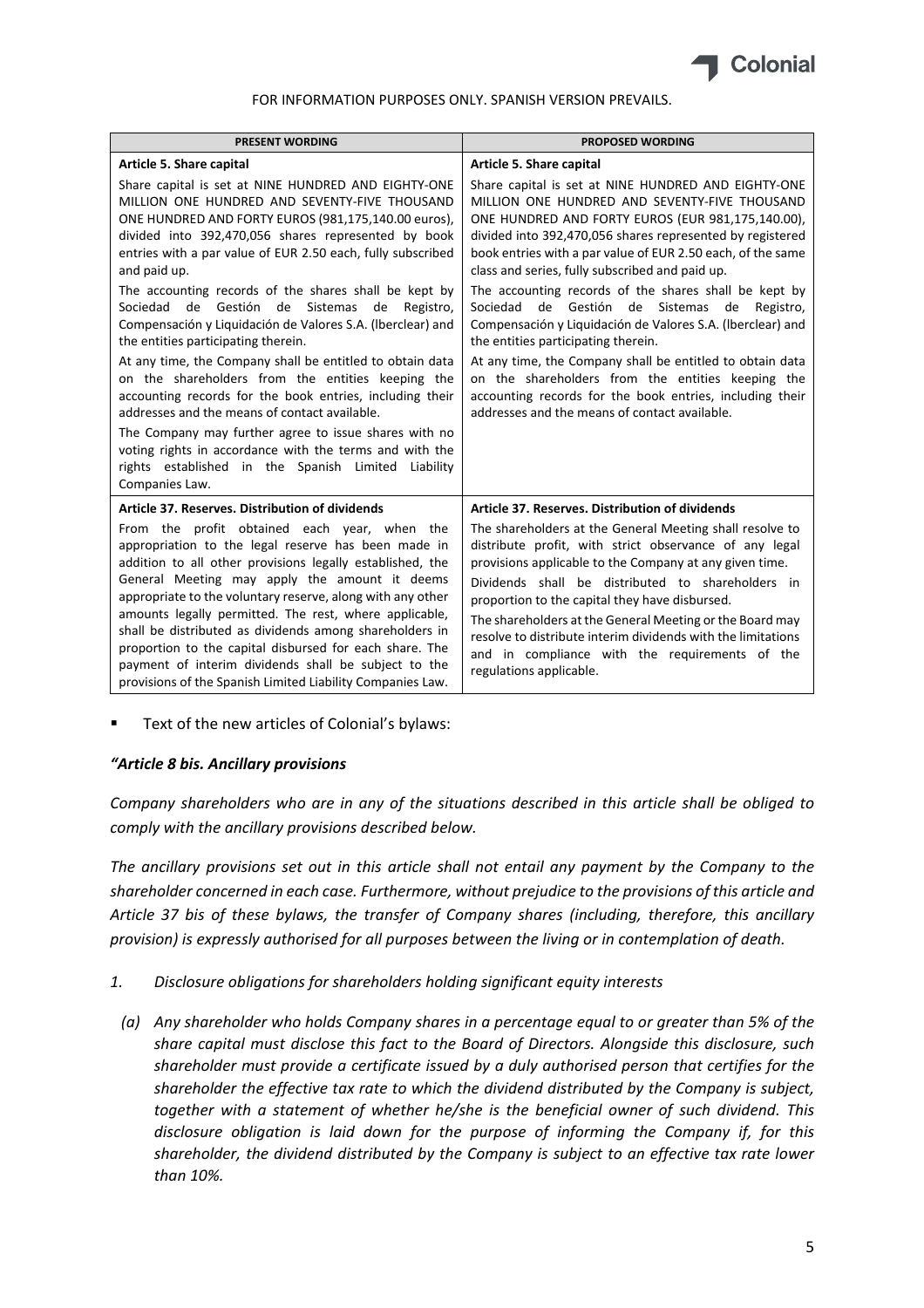

*The percentage ownership interest and taxation indicated in the preceding paragraph correspond to those provided for in Article 9.2 of Real Estate Investment Trusts Law 11/2009 of 26 October (the "SOCIMIs Law") and, consequently, they are understood to have been automatically changed should this rule be amended or replaced by another.*

*When the holder of the shares indicated in this section is:*

- *(i) A depository institution that is formally legitimised as a shareholder in the accounting records but acts on behalf of one or more third parties, then the percentage ownership interest and taxation referred to in this section are those of such third parties and not of the depository.*
- (ii) A foreign entity to which a regime similar to the regime provided for in the SOCIMI Law is *applicable, then the percentage ownership interest and taxation provided in this section shall relate to each of its shareholders.*
- *(iii) A look‐through entity, then the percentage ownership interest and taxation provided for in this section shall relate to each of its shareholders or unitholders.*
- *(b) Also, as a result of Inmobiliaria Colonial's ownership interest in the French company Société Foncière Lyonnaise ("SFL"), any shareholder that is not an individual and directly or indirectly holds shares of Inmobiliaria Colonial in a percentage equal to or greater than 10% of the share capital must report this fact to the Board of Directors of Inmobiliaria Colonial. Alongside this disclosure, such shareholder must provide a certificate issued by a duly authorised person that certifies for the shareholder the effective tax rate to which the dividend distributed by the Company is subject, together with a statement as to whether he/she is the beneficial owner of such dividend. This disclosure obligation is laid down for the purposes of informing the Company if, for such shareholder, the effective tax rate to which the dividend distributed by the Company* is subject gives rise to the accrual by SFL of the French tax provided for in French law in 208.c of *the French General Tax Code ("Code Général des Impôts").*

In this regard, under the Code Général des Impôts, SFL must pay a rate of 20% on the dividend *distributed to Inmobiliaria Colonial when the dividend, which isin turn distributed by Inmobiliaria Colonial to any of its shareholders that are not individuals holding at least 10% of its share capital, is subject for such shareholders to a rate less than one third (1/3) of the French income tax rate, i.e. 11.15% depending on the prevailing rate.*

*The percentage ownership interest and taxation referred to in thissection (b) correspond to those provided in the Code Général des Impôts and, consequently, shall be understood to have been automatically modified should this rule be modified or replaced by another.*

*When the holder of the shares is a depository institution that is formally legitimised as a shareholder in the accounting records but acts on behalf of one or more third parties, then the percentage ownership interest and taxation referred to in this section shall relate to those of such third parties and not of the depository.*

(c) Any shareholder affected by any of the scenarios stipulated in sections (a) and (b) above must: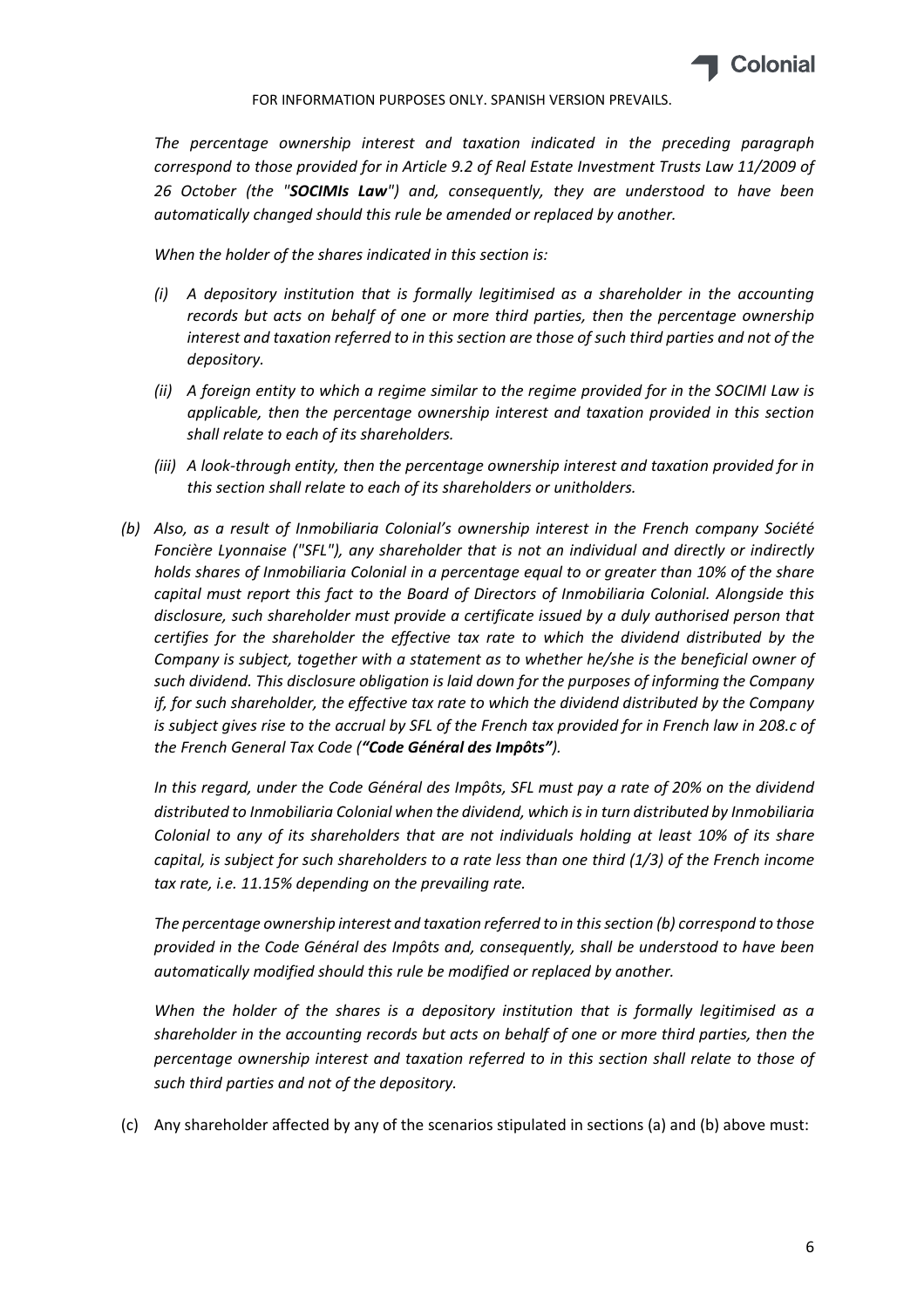

- *(i) notify the Board of Directors of any acquisition or transfer of Company shares, irrespective of the number of shares acquired or transferred;*
- *(ii) provide, within ten calendar days of the date on which Inmobiliaria Colonial or SFL agree at any time to distribute any dividend or similar amount (e.g. reserves), tax certificates as stipulated in sections (a) and (b) above. For this purpose, the Company must, by publishing the related relevant event, report to the market any agreement to distribute dividends by Inmobiliaria Colonial or SFL, indicating in all cases the date or dates to which the information contained in such certificates must refer, in order to comply with the tax obligations applicable at all times;*
- *(iii) provide (or request third parties to provide) to the Board of Directors the information in writing that the Company requires regarding the effective ownership of the shares or interest in them (accompanied, were the Company to so require, by a formal or notarised statement and/or independent evidence), including any information that the Company deems necessary or advisable for the purposes of determining whether these shareholders or third parties are affected by any of the scenarios described in paragraphs (a) and (b) above. The Company may make such a request at any time and may send one or more requests for information on the same shares.*
- (d) The provisions of sections (a) to (c) above shall also apply to any persons holding dividend rights, *voting rights or financial instruments on Company shares in the percentages stipulated in sections (a) and (b) above.*
- (e) If the person subject to the disclosure obligation fails to comply with sections (a) to (c) above, the *Board of Directorsshall consider that the dividend is exempt of tax for thisshareholder or istaxed at a rate lower than those stipulated in paragraphs (a) and (b) above.*

*Notwithstanding the foregoing, the Board of Directors may request, at the expense of the shareholder failing to comply with the disclosure obligation stipulated in the preceding paragraphs, a legal report from a renowned law firm in the country in which the shareholder resides to declare the effective tax rate to which the dividend distributed to the shareholder by the Company is subject. The expenses incurred by the Company in requesting this report shall in all cases be considered as compensation for the purposes stipulated in this article.* 

- *2. Compensation obligations for shareholders holding significant equity interests*
- *(a) In such cases where, as a result of any of the shareholders being affected by the scenarios established in section 1 of this article of the bylaws, the following events arise:*
	- *(i) the Company is obliged to pay the special rate provided for in Article 9.2 of the SOCIMI Law or any regulation replacing it; or*
	- *(ii) distribution of the SFL dividend to Inmobiliaria Colonial accrues the rate established in the French General Tax Code, or any regulation replacing it,*

*these shareholders shall be obliged to compensate the Company for the losses caused, as provided for in the following sections.*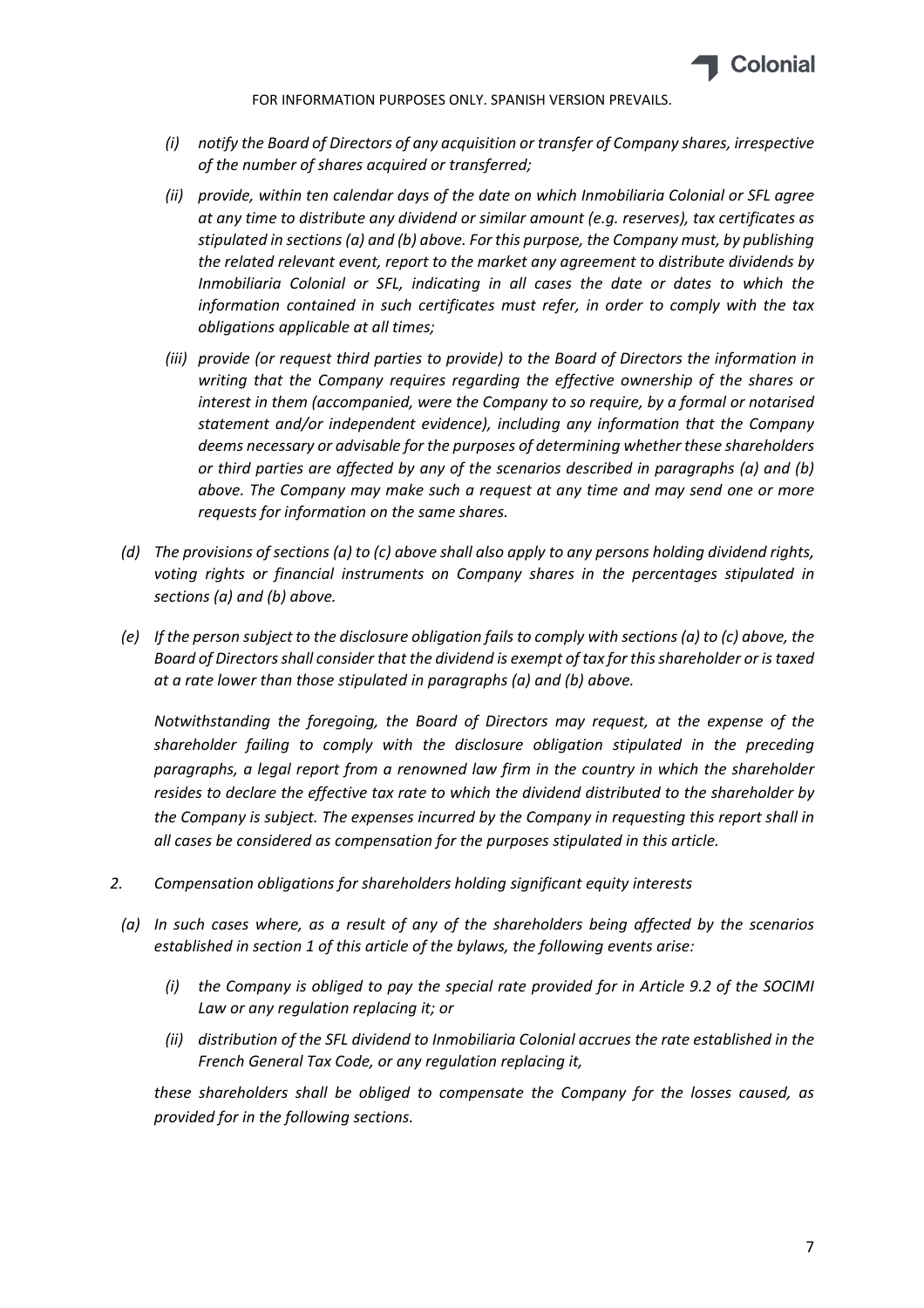

- *(b) The amount of compensation for each shareholder occasioning losses shall be the sum of:*
	- *(i) any income tax expense arising for the Company from payment to this shareholder of the dividend serving as a basis for calculating the special tax provided for in Article 9.2 of the SOCIMI Law, or any regulation replacing it; and*
	- *(ii) the amount that, as provided for in SFL's bylaws, Inmobiliaria Colonial must pay SFL as a result of the tax accrued for SFL in accordance with the French General Tax Code or any regulation replacing it, due to taxation of the shareholders of Inmobiliaria Colonial. This amount shall be divided by the total number of Company shareholders whose taxation required Inmobiliaria Colonial to pay this amount to SFL, albeit on a pro rata basis proportional to the equity interests of each shareholder.*

*In any case, the Company must be held completely harmless in respect of the losses caused as a result of the effective tax rate to which the dividend distributed to shareholders by the Company is subject. In this regard, compensation shall in all cases include the amount which, once the income tax levied on the total amount of compensation has been deducted, offsets the expenses arising from the losses occasioned and the compensation applicable.*

*The amount of compensation shall be calculated by the Board of Directors, without prejudice to the fact that this calculation may be delegated to one or more directors and to independent third parties. Unless otherwise agreed by the Board of Directors, compensation shall be due the day before payment of the dividend by Inmobiliaria Colonial or SFL.*

*By way of example, Appendix I to these bylaws includes formulas for calculating compensation.*

- *(c) A person under the compensation obligation is deemed to be a person who, due to their ownership interest and tax features, has occasioned losses to the Company as stipulated in section (a) herein. For this purpose, the person occasioning losses shall be obliged to indemnify, and Inmobiliaria Colonial entitled to claim, the full amount corresponding to the compensation calculated in accordance with section (b) of this article, irrespective of whether the shareholder subsequently transferred some or all of his/her shares in the Company.*
- *(d) The compensation stipulated in the preceding sections shall be offset using any present and future dividends payable to the shareholderin the termsset forth in Article 37 bis of these bylaws, in addition to any other amounts owed by the Company. However, if Inmobiliaria Colonial should see fit, it may call for the compensation stipulated in the preceding sections at any time, by any methods permitted in law.*
- *(e) The compensation obligation stipulated in thissection 2 shall also apply to any shareholders who, irrespective of the tax rate applicable for such shareholders on any dividends received from the Company, have failed to meet the disclosure obligation stipulated in section 1 above in this article.*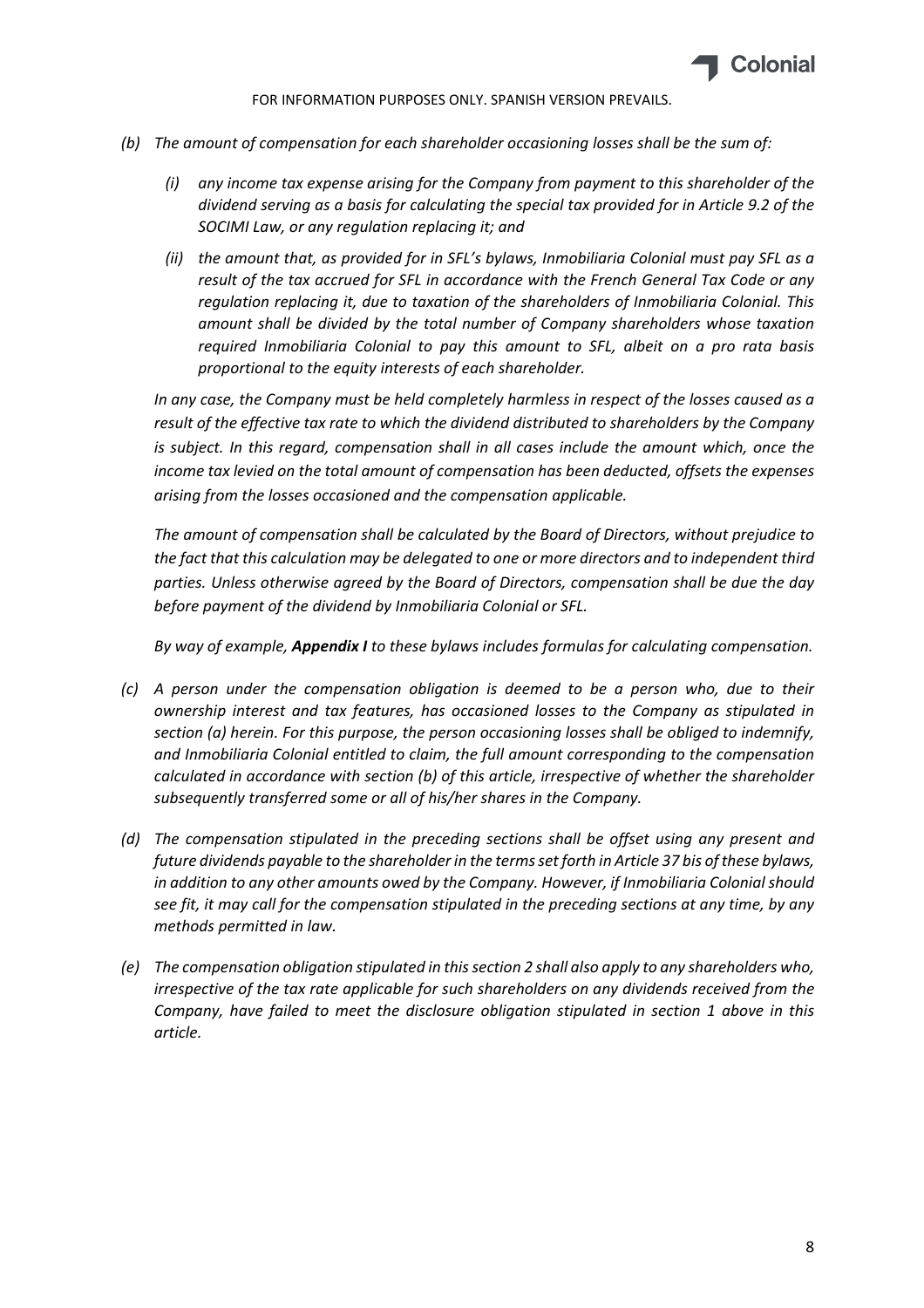

*(f) In cases where payment in full of compensation may occasion losses to the Company, the Board of Directors may in the same year compensate or require an amount less than the amount calculated in accordance with section (b) of this article."*

# *"APPENDIX I: EXAMPLE OF CALCULATION OF COMPENSATION*

*Following is an example of calculation of the compensation, showing that the effect of compensation on the Company's income statement is zero:*

# *CASE 1:*

*Shareholder of Inmobiliaria Colonial holding shares in the Company in a percentage equal to or greater than 5% of share capital, paying tax on the dividend distributed by the Company at an effective tax rate of less than 10%.*

# *I<sup>E</sup> = DT<sup>E</sup> \* % acc \* GEE \* (1+(TgE/(1‐TgE)))*

*where:*

*DTE : Total dividend distributed by Inmobiliaria Colonial to the shareholder. % acc: Percentage holdings of the shareholder in default. GEE: Special levy applicable in Spain (currently 19%). IE: Indemnity for Spanish dividend received by Inmobiliaria Colonial. TgE : Tax rate in Spain which would be applicable to income from the indemnity received from the shareholder in default.*

# *CASE 2:*

*Shareholder of Inmobiliaria Colonial that is not an individual and holds shares of the Company in a percentage equal to or greater than 10% of share capital, and pays tax on the dividend distributed by the Company at an effective rate of less than 1/3 of general French corporation tax.*

# $I_F = DT_F * GE_F * (1 + (Tg_E/(1 - Tg_E)))$

*where:* 

*DTF : Total dividend distributed by SFL to Inmobiliaria Colonial. GEF: Special levy applicable in France (currently 20%). IF: Indemnity for French dividend that shall be received by Inmobiliaria Colonial. TgE : Tax rate in Spain which would be applicable to income from the indemnity received from the shareholder in default.*

# *CASE 3:*

*Shareholders of Inmobiliaria Colonial that simultaneously meet the conditions stipulated in Case 1 and Case 2 above.*

 $I_{E+F}$  = [DT<sub>E</sub> \* % acc \* GE<sub>E</sub> \* (1+(Tq<sub>E</sub>/(1-Tq<sub>E</sub>)))]+ [DT<sub>F</sub> \* GE<sub>F</sub> \* (1+ (Tq<sub>E</sub>/(1-Tq<sub>E</sub>))]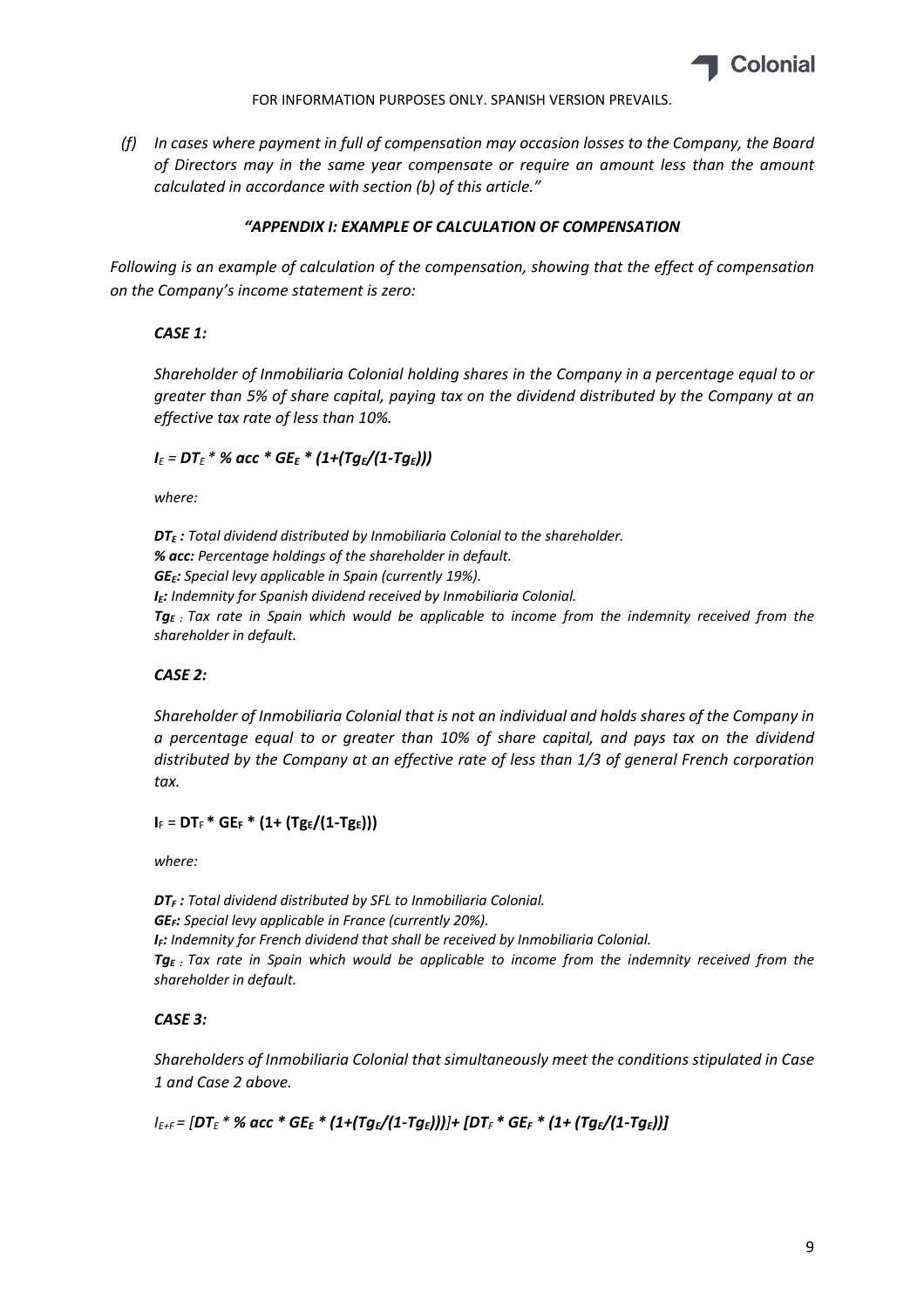

*where:*

*DTE : Total dividend distributed by Inmobiliaria Colonial to the shareholder. DTF : Total dividend distributed by SFL to Inmobiliaria Colonial. % acc: Percentage holdings of the shareholder in default. GEE: Special levy applicable in Spain (currently 19%). GEF: Special levy applicable in France (currently 20%). IE: Indemnity for Spanish dividend received by Inmobiliaria Colonial. IF: Indemnity for French dividend that shall be received by Inmobiliaria Colonial. TgE : Tax rate in Spain which would be applicable to income from the indemnity received from the shareholder in default."*

# **"***Article 37 bis. Special rules for the distribution of dividends*

- *1. Those entitled to receive dividends shall be those listed as legitimate in the accounting records of Sociedad de Gestión de los Sistemas de Registro, Compensación y Liquidación de Valores, Sociedad Anónima Unipersonal (Iberclear) on the day or date determined by the General Meeting or, if applicable, the Board of Directors, which has agreed to carry out the distribution.*
- *2. The dividend shall be payable within the next month from the date of the agreement for the distribution of dividends.*
- *3. Once the dividend is approved by the shareholders at the General Meeting or, where applicable, by the Board of Directors, the Board, without prejudice to the possibility of delegation to one or more members of the Board, and to independent third parties,shall be responsible for calculating the amount corresponding to each shareholder considering, as the case may be, the provisions below.*

*For the purposes of calculating the amount to be paid to shareholders in connection with dividends, the Board shall consider the amount of the compensation owed to the Company by shareholders in accordance with Article 8 bis of these bylaws, for the purposes of offsetting the amount of compensation with the dividend they would be entitled to receive.*

*In this regard, any present and future dividends payable to the shareholder shall be offset with any amounts that the shareholder may owe to the Company in accordance with Article 8 bis of these bylaws.*

- 4. In cases in which the dividend is paid ahead of the timeframes stipulated for compliance with the *ancillary provisions stipulated in Article 8 bis of these bylaws, the Company may withhold from Company shareholders who have not yet supplied the information and documentation required a sum equivalent to the amount of any compensation for which they may be liable in accordance with the stipulations of section 2 of Article 8 bis of these bylaws. Once the related ancillary provision has been met, the Company shall refund the amounts withheld from the shareholder who is not obliged to compensate the Company in accordance with the stipulations of section 2 of Article 8 bis of these bylaws.*
- *5. If applicable, the rules established in this article shall also apply in cases of distribution to shareholders of amounts similar to the dividends (e.g. reserves)."*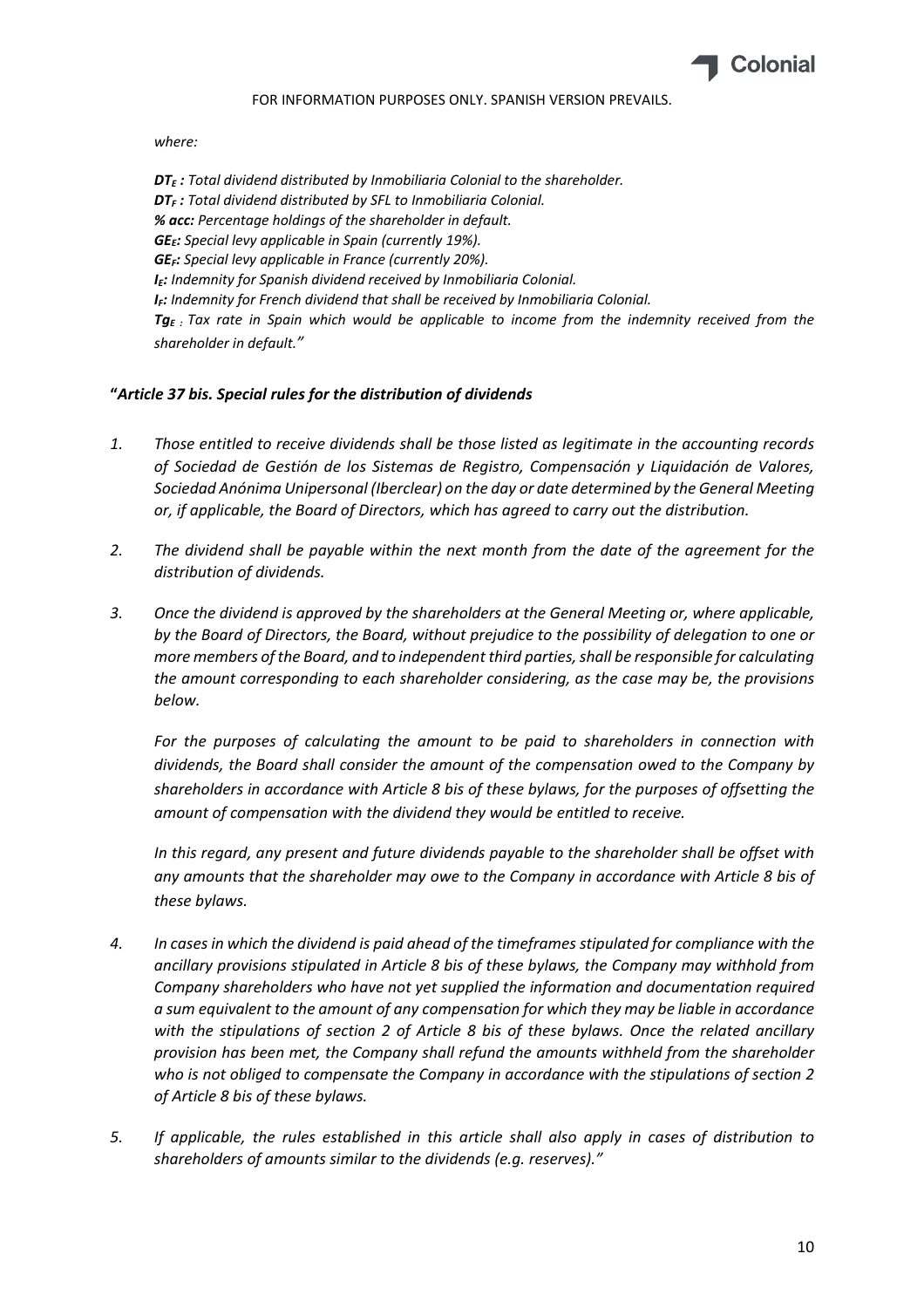

### **4. Proposed amendment of the Regulations of the General Meeting of Shareholders**

The proposed amendment, subsequent to a report of the Audit and Control Committee, to the Company's General Meeting of Shareholders' Regulations as a result of Colonial's application to the special tax system for SOCIMIs (*Sociedades Anónimas Cotizadas de Inversión en el Mercado Inmobiliario*, equivalent to REITs, i.e. Real Estate Investment Trusts) is as follows:

| <b>PRESENT WORDING</b>                                                                                                                                                                                                                                                                                                                                                                                                                                                     | <b>PROPOSED WORDING</b>                                                                                                                                                                                                                                                                                                                                                                                                                                                                   |
|----------------------------------------------------------------------------------------------------------------------------------------------------------------------------------------------------------------------------------------------------------------------------------------------------------------------------------------------------------------------------------------------------------------------------------------------------------------------------|-------------------------------------------------------------------------------------------------------------------------------------------------------------------------------------------------------------------------------------------------------------------------------------------------------------------------------------------------------------------------------------------------------------------------------------------------------------------------------------------|
| Article 1. Purpose                                                                                                                                                                                                                                                                                                                                                                                                                                                         | Article 1. Purpose                                                                                                                                                                                                                                                                                                                                                                                                                                                                        |
| These Regulations of the GENERAL MEETING (hereinafter<br>the "Regulations") govern the organisation and functioning<br>of the GENERAL MEETING of Inmobiliaria Colonial, S.A.<br>(hereinafter the "Company" or "Inmobiliaria Colonial") in<br>accordance with law and, in particular, with the<br>consolidated Spanish Limited Liability Companies Law as<br>approved by Legislative Royal Decree 1/2010 of 2 July<br>(hereinafter the "Spanish Limited Liability Companies | These Regulations of the General Meeting<br>the<br>"Regulations") govern the organisation and functioning of<br>the General Meeting of Shareholders of Inmobiliaria<br>Colonial, SOCIMI, S.A. (the "Company" or "Inmobiliaria<br><b>Colonial")</b> in accordance with law and, in particular, with<br>the consolidated Spanish Limited Liability Companies Law<br>as approved by Legislative Royal Decree 1/2010 of 2 July<br>(the "Spanish Limited Liability Companies Law"), and in the |
| Law"), and in the Company's bylaws.                                                                                                                                                                                                                                                                                                                                                                                                                                        | Company's bylaws.                                                                                                                                                                                                                                                                                                                                                                                                                                                                         |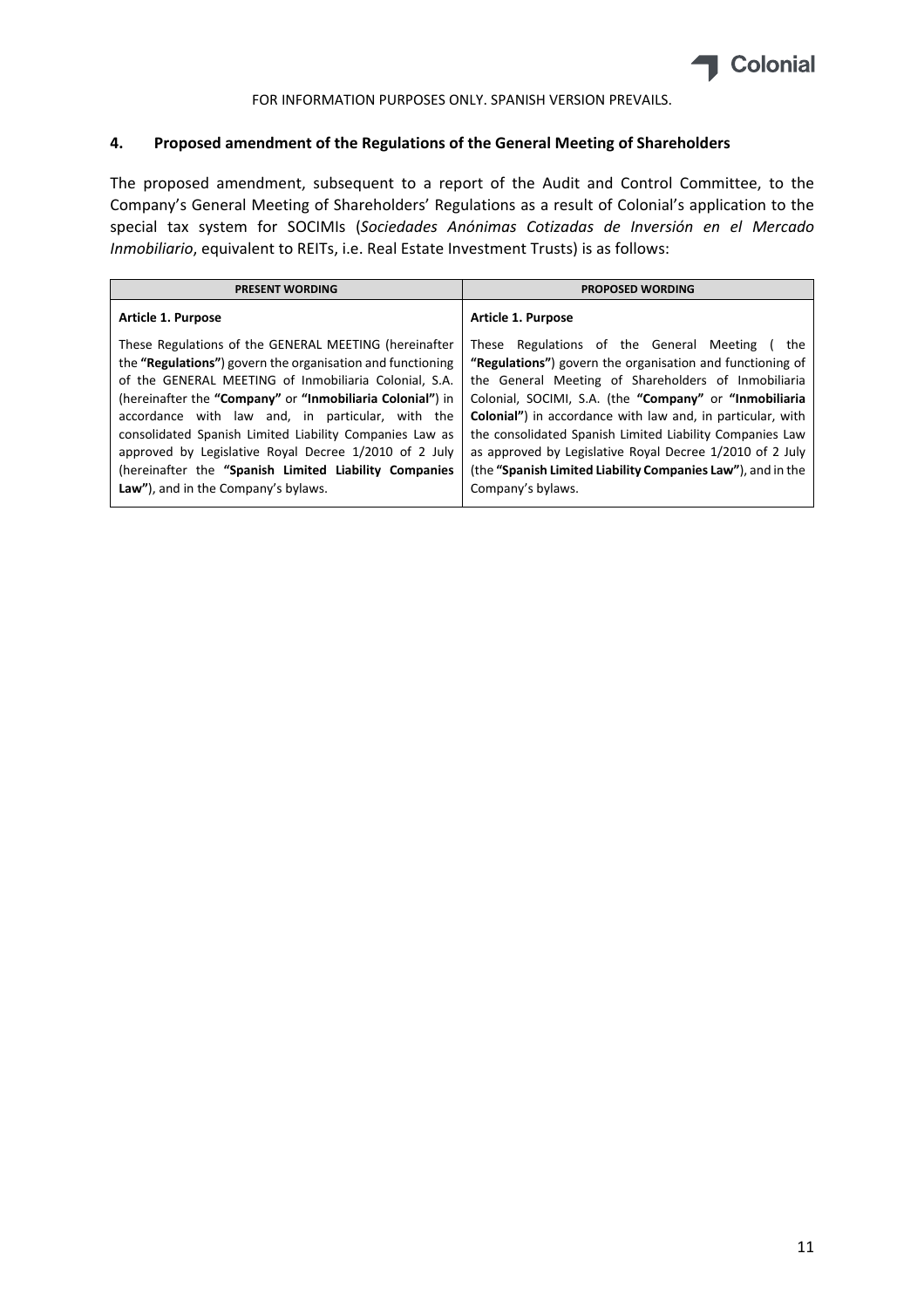

**PROPOSED AMENDMENT TO THE BYLAWS AND GENERAL MEETING OF SHAREHOLDERS' REGULATIONS OF INMOBILIARIA COLONIAL, S.A. AS A RESULT OF THE APPLICATION OF INMOBILIARIA COLONIAL, S.A. TO THE SPECIAL TAX SYSTEM FOR FOR SOCIMIs (***SOCIEDADES ANÓNIMAS COTIZADAS DE INVERSIÓN EN EL MERCADO INMOBILIARIO* **equivalent to REITs, i.e. REAL ESTATE INVESTMENT TRUSTS) TO BE SUBMITTED TO THE GENERAL MEETING OF SHAREHOLDERS OF INMOBILIARIA COLONIAL, S.A.**

**Examination and approval of Inmobiliaria Colonial, S.A.'s application to the special tax system for SOCIMIs and consequent amendment of the bylaws and General Meeting of Shareholders' Regulations. In this regard, the following is proposed: (i) Inmobiliaria Colonial, S.A.'s application to the special tax system for SOCIMIs; (ii) the amendment of Inmobiliaria Colonial, S.A.'s company name and transformation of book entries representing shares into registered book entries for the purposes of adaptation to the provisions of Law 11/2009 of 26 October governing Real Estate Investment Trusts; (iii) the amendment of Articles 1 (***"Company name***), 3 (***"Business purpose***), 5 (***"Share capital"***) and 37 (***"Reserves. Distribution of dividends"***) of the bylaws of Inmobiliaria Colonial, S.A. for the purposes of adaptation to the provisions of Law 11/2009 of 26 October governing Real Estate Investment Trusts; (iv) the addition of two new articles to the bylaws of Inmobiliaria Colonial, S.A. concerning ancillary provisions and special rules for the distribution of dividends; (v) the amendment of the General Meeting of Shareholders' Regulations of Inmobiliaria Colonial, S.A. for the purposes of adaptation to the new company name; and (vi) the delegation of powers.**

**(i) Application of Inmobiliaria Colonial, S.A. to the special tax system for SOCIMIs (***Sociedades Anónimas Cotizadas de Inversión en el Mercado Inmobiliario***, equivalent to REITs, i.e. Real Estate Investment Trusts).**

For the purposes of enabling Inmobiliaria Colonial, S.A. (the **"Company"**) to benefit from the special tax system for SOCIMIs (the **"SOCIMIs tax system"**) stipulated in *Law 11/2009 of 26 October governing Real Estate Investment Trusts ("***Law 11/2009"**) and pursuant to the provisions of Article 8 of Law 11/2009, it is agreed that the Company avail itself of the SOCIMIs system stipulated in Law 11/2009, with effect as of the company year which commenced on 1 January 2017.

# **(ii) Amendment of the business name of Inmobiliaria Colonial, S.A. and transformation of book entries representing shares into registered book entries for the purposes of adaptation to the provisions of** *Law 11/2009 of 26 October governing Real Estate Investment Trusts***.**

Following the Company's decision to avail itself of the SOCIMIs System, pursuant to the provisions of Article 5 of Law 11/2009, it is agreed to amend the business name of Inmobiliaria Colonial, S.A. with the addition of the acronym "SOCIMI". The Company shall therefore be known henceforth as "Inmobiliaria Colonial, SOCIMI, S.A.".

Also, pursuant to the provisions of Article 4 of Law 11/2009, it is agreed to transform Company shares represented by book entries into registered book entries.

# **(iii) Amendment of Articles 1 (***"Company name"***), 3 (***"Business purpose"***), 5 (***"Share capital"***) and 37** *("Reserves. Distribution of dividends"***) of the bylaws of Inmobiliaria Colonial, S.A.**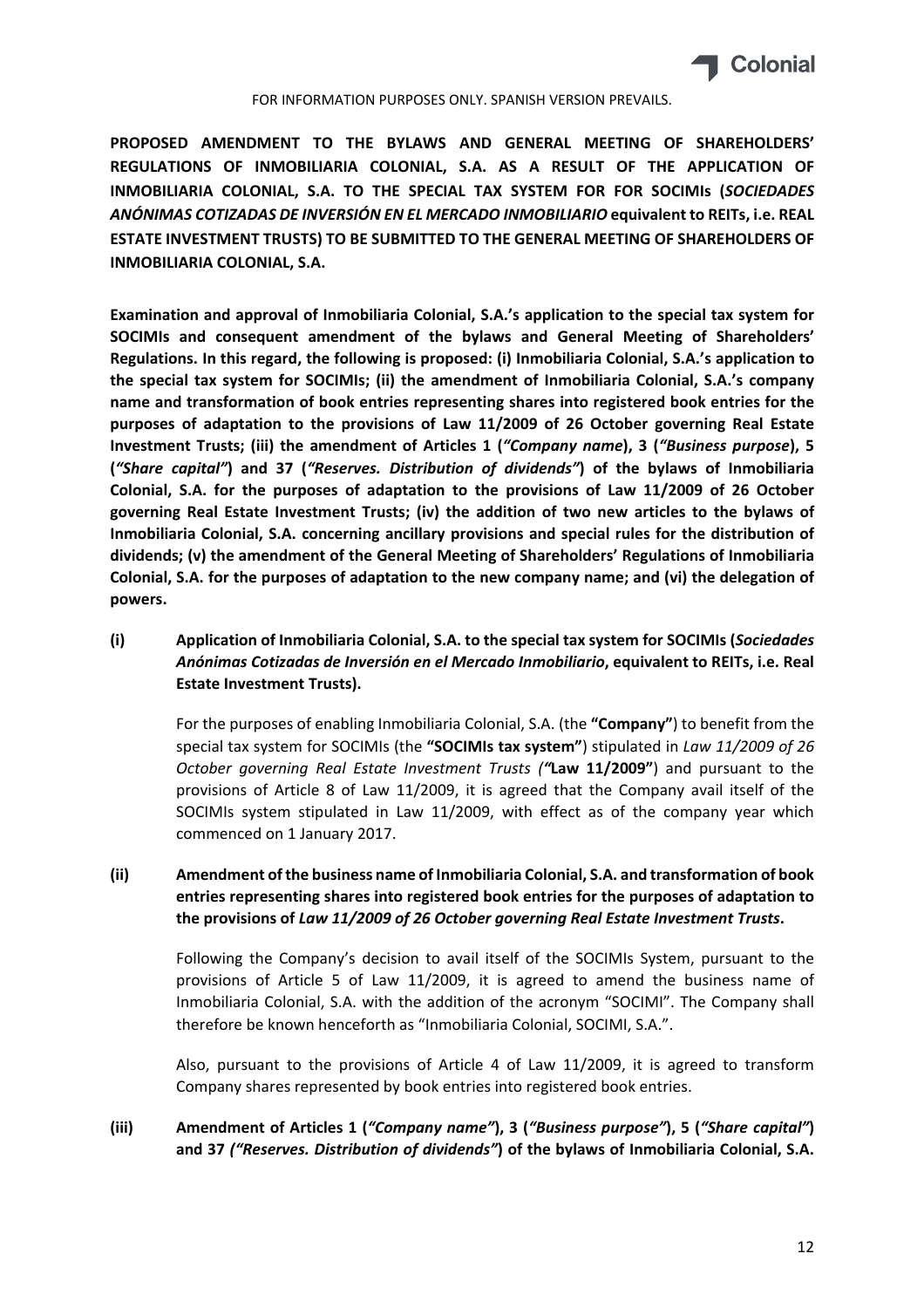

# **for the purposes of adaptation to the provisions of** *Law 11/2009 of 26 October governing listed real estate investment trusts***.**

In order to adapt the Company bylaws to the new business name, to the new method for representation of shares and to the provisions of Law 11/2009, it is agreed to amend the wording of Articles 1 (*"Company name"*), 3 (*"Business purpose"*), 5 (*"Share capital"*) and 37 (*"Reserves. Distribution of dividends"*) of the bylaws, which shall henceforth read as follows:

### *"Article 1. Company name*

*The company is called "INMOBILIARIA COLONIAL, SOCIMI, S.A." (the "Company" or "Inmobiliaria Colonial") and is governed by these bylaws and, where any provision is made herein, by the precepts of the consolidated Spanish Limited Liability Companies Law approved by Legislative Royal Decree 1/2010 of 2 July (the "Spanish Limited Liability Companies Law"), and any other provisions that may be applicable."*

### *"Article 3. Business purpose*

*The main business purpose of the Company is the exercise of the following activities, in Spain or in other countries:*

- 1. *To acquire and develop urban real estate for lease.*
- 2. *To hold stakes in the capital of real estate investment trusts ("SOCIMIs"), or in that of other companies not resident in Spain with the same business purpose as the aforesaid, that are subject to a system similar to that established for SOCIMIs in terms of mandatory distribution of profits, or distribution of profits established in law or in bylaws.*
- 3. *To hold stakesin the capital of other companies, whether or not resident in Spain, the main business purpose of which is the acquisition of urban real estate for lease, subject to the same system as that established for SOCIMIs in terms of mandatory distribution of profits, or distribution of profits established in law or in the bylaws, which meet the investment requisites stipulated for such companies.*
- *4. To hold shares or stakes in Collective Real Estate Investment Undertakings regulated by Law 35/2003 of 4 November on Collective Investment Undertakings, or any future regulation replacing it.*

*The aforesaid activities include in all cases the power to sell or encumber the properties or shareholdings owned by the Company.*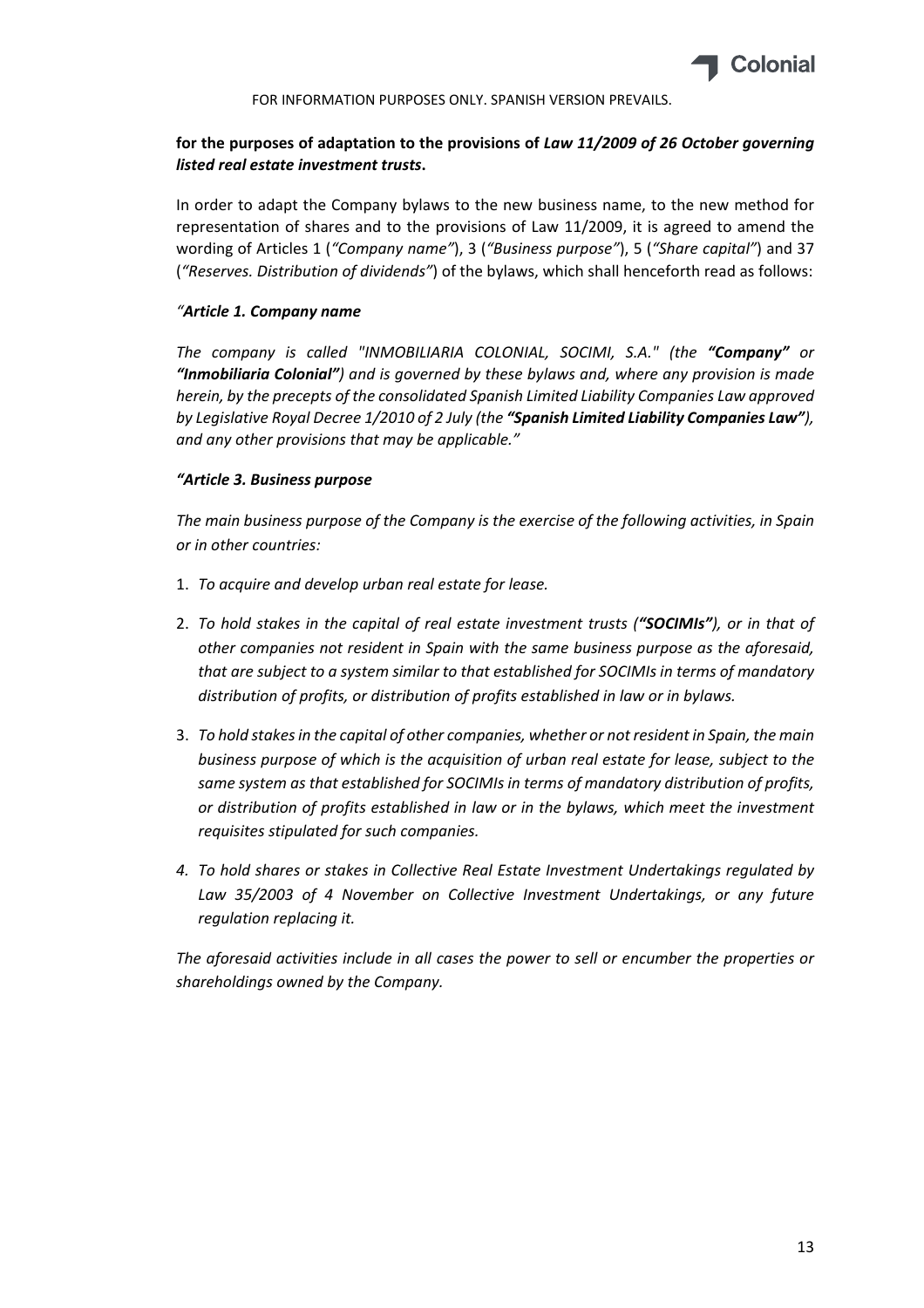

*In addition to the economic activity arising from the main business purpose, the Company may also carry out other ancillary activities, understood as those the revenue from which accounts for less than 20% of Company revenue during each tax period, or those that may be considered as ancillary in accordance with the law applicable at any given time including, in any case, the management, refurbishment and operation of real estate and all manner of studies, reports, appraisals, valuations and expert reports; and, in general, provision of real estate consultancy and advisory services, management, development and sale of property assets and technical assistance by contract to other public or private companies or organisations.*

*Any corporate activities that are exclusively attributed to specific companies are expressly excluded from its corporate activities.*

*All activities forming part of the business purpose shall be carried out in the manner authorised by the laws prevailing at any given time, with express exclusion of any exclusive activities that are conferred on natural persons or legal entities other than this Company by the laws in force.*

*The activities stipulated may also be carried out by the Company totally or partially in an indirect manner, through interests in other companies with the same or similar business purpose."*

# *"Article 5. Share capital*

*Share capital is set at NINE HUNDRED AND EIGHTY‐ONE MILLION ONE HUNDRED AND SEVENTY‐FIVE THOUSAND ONE HUNDRED AND FORTY EUROS (EUR 981,175,140.00), divided into 392,470,056 shares, represented by registered book entries with a par value of EUR 2.50 each, of the same class and series, fully subscribed and paid up.*

*The accounting records of the shares shall be kept by Sociedad de Gestión de Sistemas de Registro, Compensación y Liquidación de Valores S.A. (lberclear) and the entities participating therein.*

*At any time, the Company shall be entitled to obtain data on the shareholders from the entities keeping the accounting recordsfor the book entries, including their addresses and the means of contact available."*

### *"Article 37. Reserves. Distribution of dividends*

*The shareholders at the General Meeting shall resolve to distribute profit, with strict observance of any legal provisions applicable to the Company at any given time.*

*Dividends shall be distributed shareholders in proportion to the capital they have disbursed.*

*The shareholders at the General Meeting or the Board may resolve to distribute interim dividends with the limitations and in compliance with the requirements of the regulations applicable."*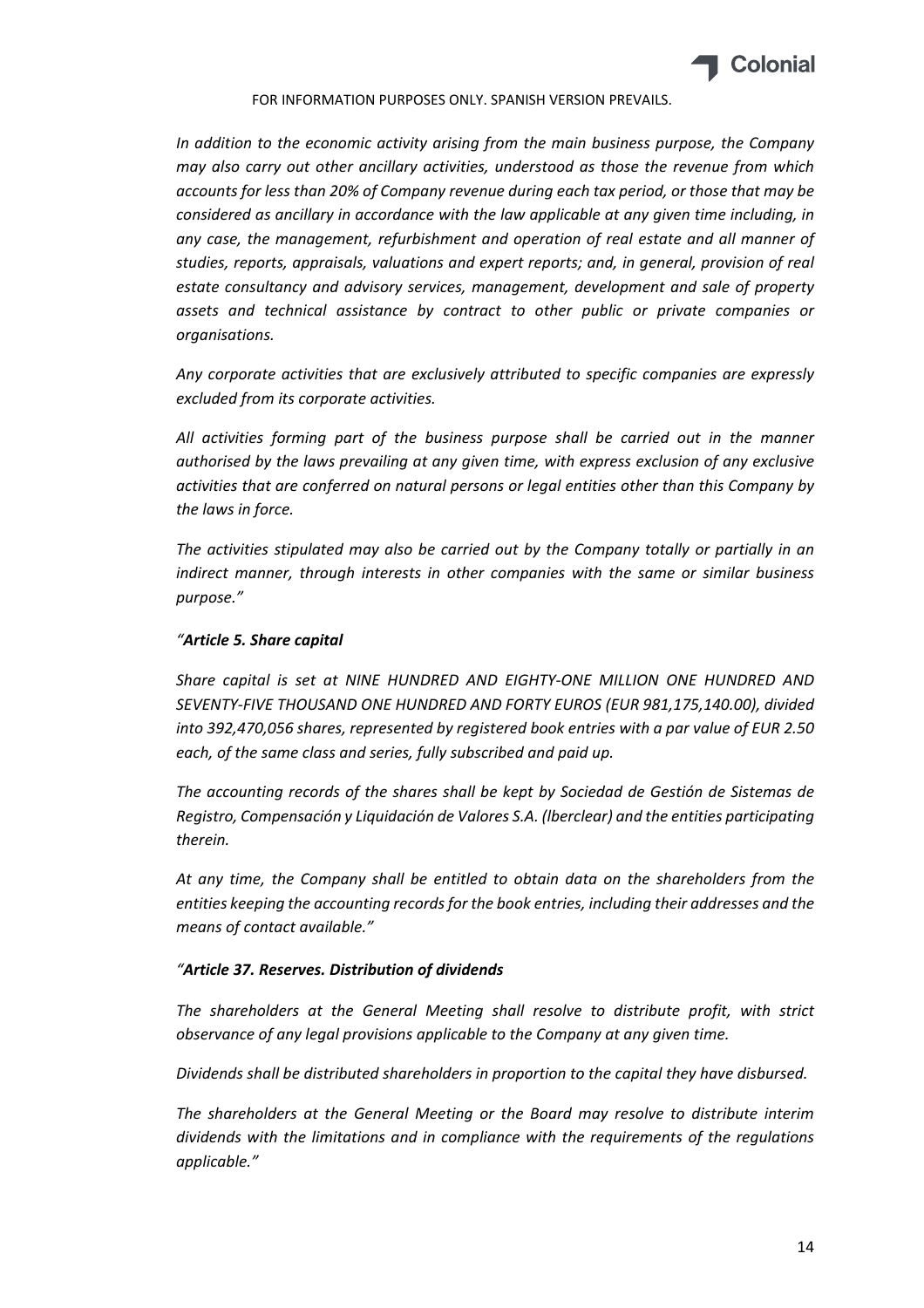

# **(iv) Addition of two new articles to the bylaws of Inmobiliaria Colonial, S.A. concerning ancillary provisions and special rules for the distribution of dividends.**

To enable the Company to meet tax obligations arising from its application to the system for SOCIMIs, and to enable it to secure compensation for any loss that may be incurred by taxation of certain shareholders, it is agreed to add two new articles to the bylaws concerning ancillary provisions (Article 8 bis*,"Ancillary provisions"*) and special rules for the distribution of dividends (Article 37 bis,*"Special rules for the distribution of dividends"*), which shall now read as follows:

### **"***Article 8 bis. Ancillary provisions*

*Company shareholders who are in any of the situations described in this article shall be obliged to comply with the ancillary provisions described below.*

*The ancillary provisions set out in this article shall not entail any payment by the Company to the shareholder concerned in each case. Furthermore, without prejudice to the provisions of this article and Article 37 bis of these bylaws, the transfer of Company shares (including, therefore, this ancillary provision) is expressly authorised for all purposes between the living or in contemplation of death.*

- *1. Disclosure obligations for shareholders holding significant equity interests*
- *(a) Any shareholder who holds Company shares in a percentage equal to or greater than 5% of the share capital must disclose this fact to the Board of Directors. In addition to this disclosure, such shareholder must provide a certificate issued by a duly authorised person that certifies for the shareholder the effective tax rate to which the dividend distributed by the Company is subject, together with a statement as to whether he/she is the effective beneficiary of such dividend. This disclosure obligation is laid down for the purpose of informing the Company if, for this shareholder, the dividend distributed by the Company is subject to an effective tax rate lower than 10%.*

*The percentage ownership interest and taxation indicated in the preceding paragraph correspond to those stipulated in Article 9.2 of Law 11/2009 of 26 October governing Real Estate Investment Trusts (the "SOCIMIs Law") and, consequently, they are understood to have been automatically changed should this rule be amended or replaced by another.*

*When the holder of the shares indicated in this section is:*

- *(i) A depository institution that isformally legitimised as a shareholder in the accounting records but acts on behalf of one or more third parties, then the percentage ownership interest and taxation referred to in this section are those of such third parties and not of the depository.*
- *(ii) A foreign entity to which a regime similar to the regime provided for in the SOCIMIs Law is applicable, then the percentage ownership interest and taxation provided in this section shall relate to each of its shareholders.*
- *(iii) A look‐through entity, then the percentage ownership interest and taxation provided for in this section shall relate to each of its partners, shareholders or unitholders.*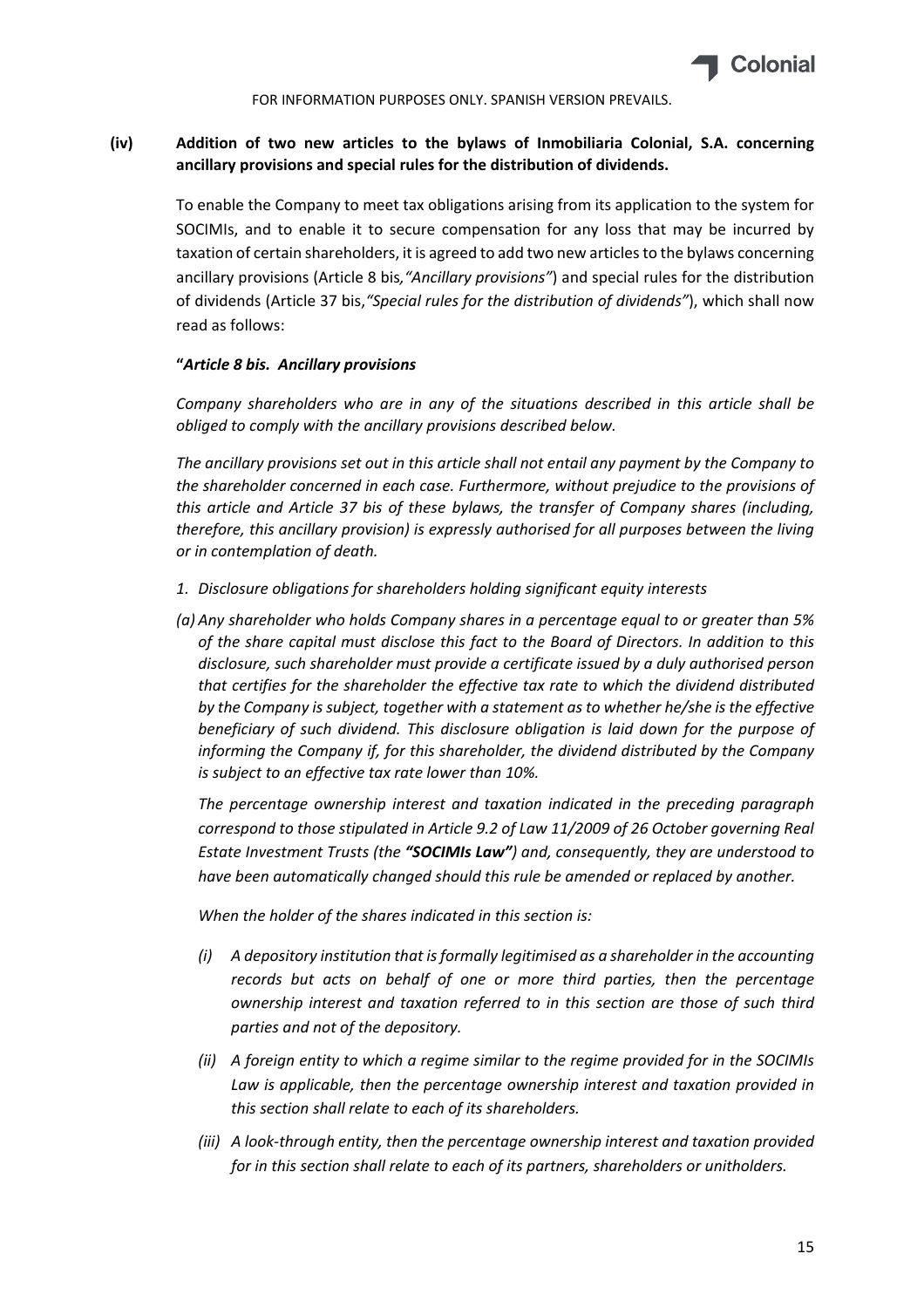

*(b) Also, as a result of Inmobiliaria Colonial's ownership interest in the French company Société Foncière Lyonnaise ("SFL"), any shareholder that is not an individual and directly or indirectly holds shares of Inmobiliaria Colonial in a percentage equal to or greater than 10% of the share capital must report this fact to the Board of Directors of Inmobiliaria Colonial. In addition to this disclosure, such shareholder must provide a certificate issued by a duly authorised person that certifiesforthe shareholder the effective tax rate to which the dividend distributed by the Company is subject, together with a statement as to whether he/she is the beneficial owner of such dividend. This disclosure obligation is laid down for the purposes of informing the Company if, for such shareholder, the effective tax rate to which the dividend distributed by the Company is subject gives rise to the accrual by SFL of the French tax provided for in French law in 208.c of the French General Tax Code ("Code Général des Impôts").*

*In this regard, under the Code Général des Impôts, SFL must pay a rate of 20% on the dividend distributed to Inmobiliaria Colonial when the dividend, which isin turn distributed by Inmobiliaria Colonial to any of its shareholders that are not individuals holding at least 10% of its share capital, is subject for such shareholders to a rate less than one third (1/3) of the French income tax rate, i.e. 11.15% depending on the prevailing rate.*

*The percentage ownership interest and taxation referred to in this section (b) correspond to those provided in the Code Général des Impôts and, consequently, shall be understood to have been automatically modified should this rule be modified or replaced by another.*

*When the holder of the shares is a depository institution that is formally legitimised as a shareholder in the accounting records but acts on behalf of one or more third parties, then the percentage ownership interest and taxation referred to in this section shall relate to those of such third parties and not of the depository.*

- *(c) Any shareholder affected by any of the scenarios stipulated in sections (a) and (b) above must:*
	- *(i) notify the Board of Directors of any acquisition or transfer of Company shares, irrespective of the number of shares acquired or transferred;*
	- *(ii) provide, within ten calendar days of the date on which Inmobiliaria Colonial or SFL agree at any time to distribute any dividend or similar amount (e.g. reserves), tax certificates as stipulated in sections (a) and (b) above. For this purpose, the Company must, by publishing the related relevant event, report to the market any agreement to distribute dividends by Inmobiliaria Colonial or SFL, indicating in all cases the date or dates to which the information contained in such certificates must refer, in order to comply with the tax obligations applicable at all times.*
	- *(iii) provide (or request third parties to provide) to the Board of Directors the information in writing that the Company requires regarding the effective ownership of the shares or interest in them (accompanied, were the Company to so require, by a formal or notarised statement and/or independent evidence), including any information that the Company deems necessary or advisable for the purposes of determining whether these shareholders or third parties are affected by any of the scenarios described in paragraphs (a) and (b) above. The Company may make such a request at any time and may send one or more requests for information on the same shares.*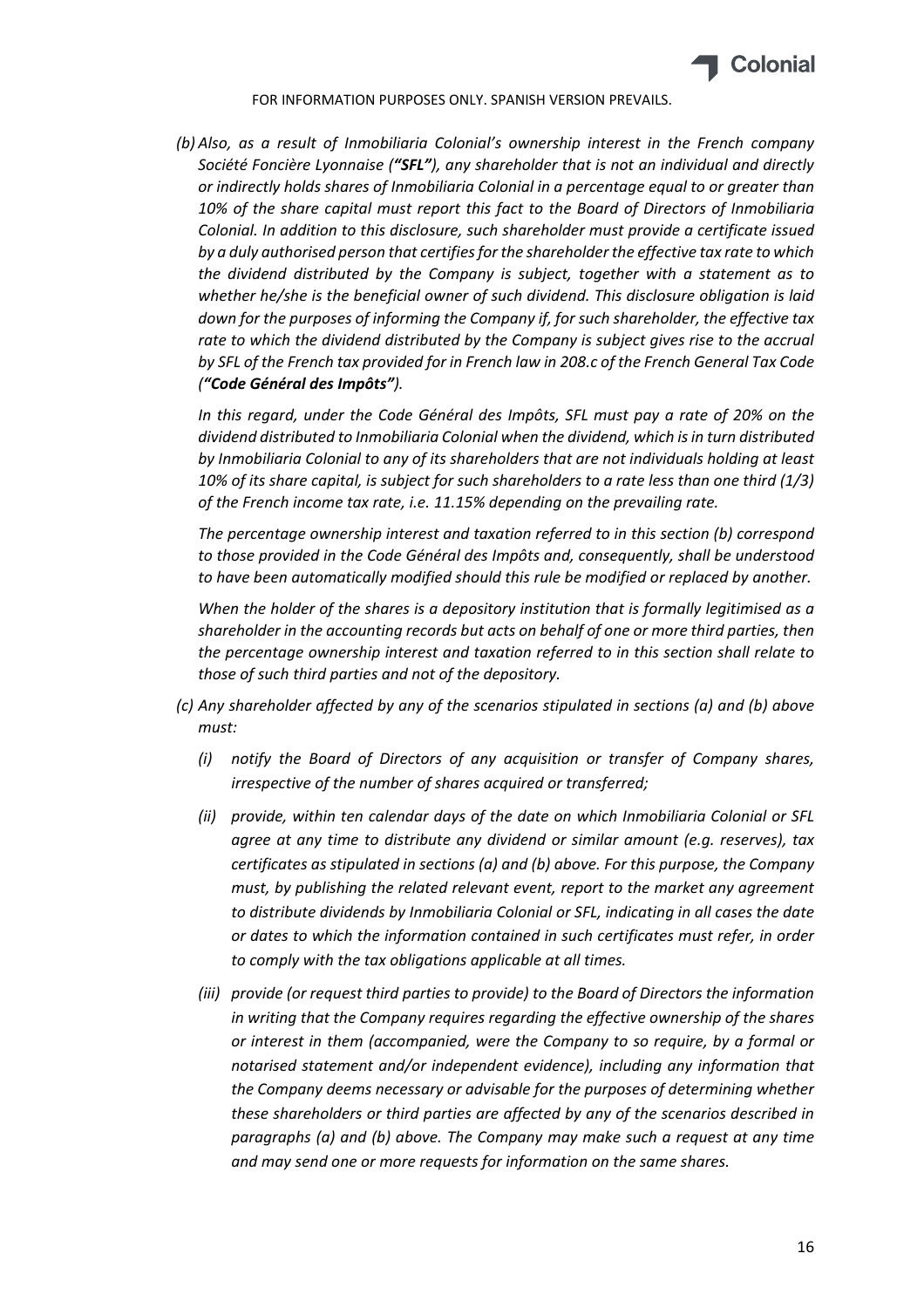

- *(d) The provisions of sections (a) to (c) above shall also apply to any persons holding dividend rights, voting rights or financial instruments on Company shares in the percentages stipulated in sections (a) and (b) above.*
- *(e) If the person subject to the disclosure obligation fails to comply with sections (a) to (c) above, the Board of Directors shall consider that the dividend is exempt of tax for this shareholder or is taxed at a rate lower than those stipulated in paragraphs (a) and (b) above.*

*Notwithstanding the foregoing, the Board of Directors may request, at the expense of the shareholder failing to comply with the disclosure obligation stipulated in the preceding paragraphs, a legal report from a renowned law firm in the country in which the shareholder resides to declare the effective tax rate to which the dividend distributed to the shareholder by the Company is subject. The expenses incurred by the Company in requesting this report shall in all cases be considered as compensation for the purposes stipulated in this article.*

- *2. Compensation obligations for shareholders holding significant equity interests*
- *(a) In cases where, as a result of any of the shareholders being affected by the scenarios established in section 1 of this article of the bylaws, the following events arise:*
	- *(i) the Company is obliged to pay the special rate provided for in Article 9.2 of the SOCIMIs Law, or any regulation replacing it; or*
	- *(ii) distribution of the SFL dividend to Inmobiliaria Colonial accrues the rate established in the French General Tax Code, or any regulation replacing it,*

*these shareholders shall be obliged to compensate the Company for the losses caused, as provided for in the following sections.*

- *(b) The amount of compensation for each shareholder occasioning losses shall be the sum of:*
	- *(i) any income tax expense arising for the Company from payment to this shareholder of the dividend serving as a basis for calculating the special tax provided for in Article 9.2 of the SOCIMIs Law, or any regulation replacing it; and*
	- *(ii) the amount that, as provided for in SFL's bylaws, Inmobiliaria Colonial must pay SFL as a result of the tax accrued for SFL in accordance with the French General Tax Code or any regulation replacing it, due to taxation of the shareholders of Inmobiliaria Colonial. This amount shall be divided by the total number of Company shareholders whose taxation required Inmobiliaria Colonial to pay this amount to SFL, albeit on a pro rata basis proportional to the equity interests of each shareholder.*

*In any case, the Company must be held completely harmlessin respect of the losses caused as a result of the effective tax rate to which the dividend distributed to shareholders by the Company is subject. In this regard, compensation shall in all cases include the amount which, once the income tax levied on the total amount of compensation has been deducted, offsets the expenses arising from the losses occasioned and the compensation applicable.*

*The amount of compensation shall be calculated by the Board of Directors, without prejudice to the fact that this calculation may be delegated to one or more directors and*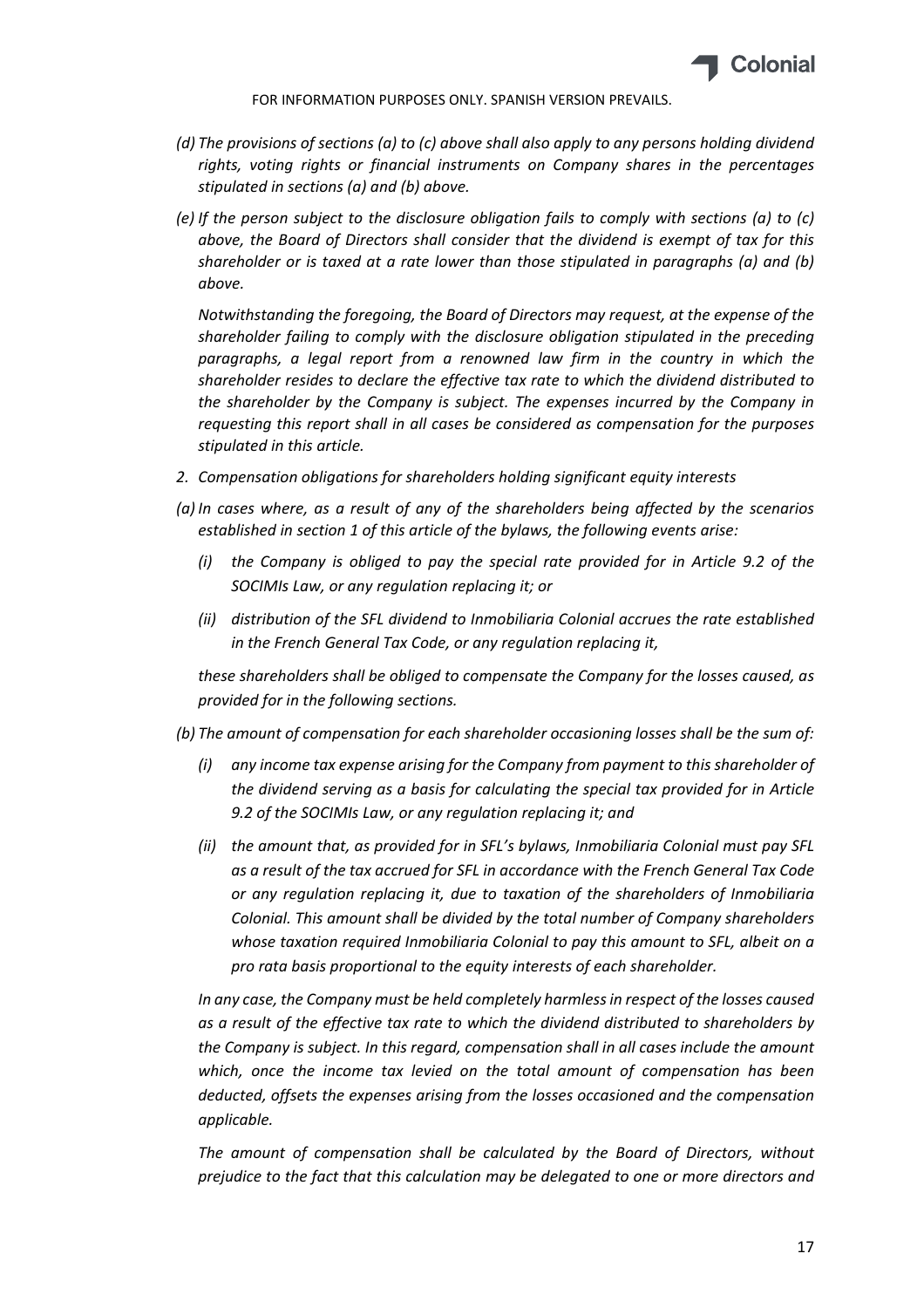

*to independent third parties. Unless otherwise agreed by the Board of Directors, compensation shall be due the day before payment of the dividend by Inmobiliaria Colonial or SFL.*

*By way of example, Appendix I to these bylaws includes formulas for calculating compensation.*

- *(c) A person under the compensation obligation is deemed to be a person who, due to their ownership interest and tax features, has occasioned losses to the Company as stipulated in section (a) herein. For this purpose, the person occasioning losses shall be obliged to indemnify, and Inmobiliaria Colonial entitled to claim, the full amount corresponding to the compensation calculated in accordance with section (b) of this article, irrespective of whether the shareholder subsequently transferred some or all of his/her shares in the Company.*
- *(d) The compensation stipulated in the preceding sections shall be offset using any present and future dividends payable to the shareholder in the terms set forth in Article 37 bis of these bylaws, in addition to any other amounts owed by the Company. However, if Inmobiliaria Colonial should see fit, it may demand the compensation stipulated in the preceding sections at any time, by any methods permitted in law.*
- *(e) The compensation obligation stipulated in this section 2 shall also apply to any shareholders who, irrespective of the tax rate applicable for such shareholders on any dividends received from the Company, have failed to meet the disclosure obligations stipulated in section 1 above in this article.*
- *(f) In cases where payment in full of compensation may give rise to losses for the Company, the Board of Directors may in the same year compensate or require an amount less than the amount calculated in accordance with section (b) of this article."*

# *"APPENDIX I: EXAMPLE OF CALCULATION OF COMPENSATION*

*Following is an example of calculation of the compensation, showing that the effect of compensation on the Company's income statement is zero:*

### *CASE 1:*

*Shareholder of Inmobiliaria Colonial holding shares in the Company in a percentage equal to or greater than 5% of share capital, paying tax on the dividend distributed by the Company at an effective tax rate of less than 10%.*

# *I<sup>E</sup> = DT<sup>E</sup> \* % acc \* GEE \* (1+(TgE/(1‐TgE)))*

*where:*

*DTE : Total dividend distributed by Inmobiliaria Colonial to the shareholder. % acc: Percentage holdings of the shareholder in default. GEE: Special levy applicable in Spain (currently 19%). IE: Indemnity for Spanish dividend received by Inmobiliaria Colonial. TgE : Tax rate in Spain which would be applicable to income from the indemnity received from the shareholder in default.*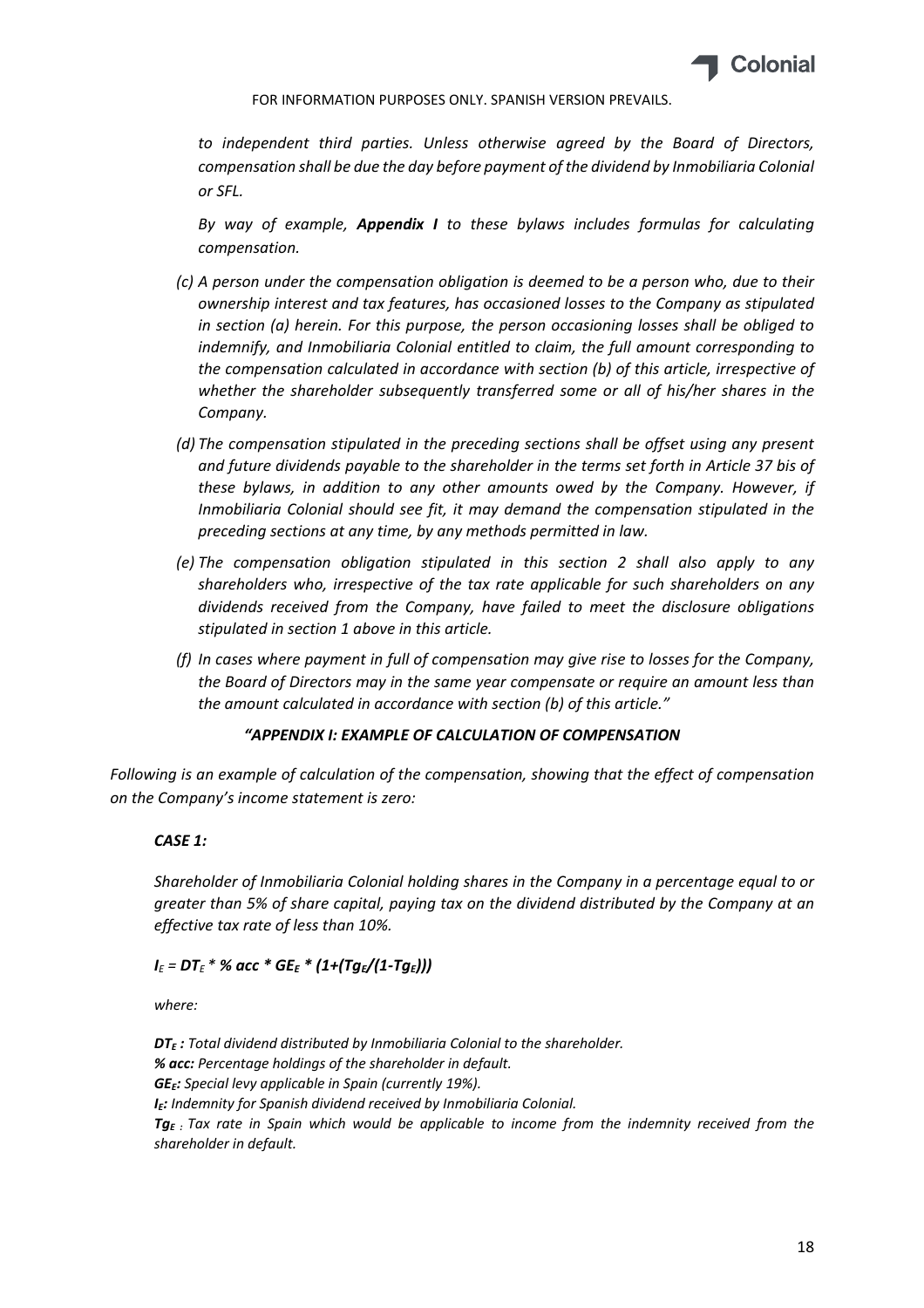

## *CASE 2:*

*Shareholder of Inmobiliaria Colonial that is not an individual and holds shares of the Company in a percentage equal to or greater than 10% of share capital, and pays tax on the dividend distributed by the Company at an effective rate of less than 1/3 of general French corporation tax.*

# $I_F = DT_F * GE_F * (1 + (Tg_E/(1 - Tg_E)))$

*where:* 

*DTF : Total dividend distributed by SFL to Inmobiliaria Colonial. GEF: Special levy applicable in France (currently 20%). IF: Indemnity for French dividend that shall be received by Inmobiliaria Colonial. TgE : Tax rate in Spain which would be applicable to income from the indemnity received from the shareholder in default.*

# *CASE 3:*

*Shareholders of Inmobiliaria Colonial that simultaneously meet the conditions stipulated in Case 1 and Case 2 above.*

# $I_{E+F}$  = [DT<sub>E</sub> \* % acc \* GE<sub>E</sub> \* (1+(Tg<sub>E</sub>/(1-Tg<sub>E</sub>)))]+ [DT<sub>F</sub> \* GE<sub>F</sub> \* (1+ (Tg<sub>E</sub>/(1-Tg<sub>E</sub>))]

*where:*

*DTE : Total dividend distributed by Inmobiliaria Colonial to the shareholder. DTF : Total dividend distributed by SFL to Inmobiliaria Colonial. % acc: Percentage holdings of the shareholder in default. GEE: Special levy applicable in Spain (currently 19%). GEF: Special levy applicable in France (currently 20%). IE: Indemnity for Spanish dividend received by Inmobiliaria Colonial. IF: Indemnity for French dividend that shall be received by Inmobiliaria Colonial. TgE : Tax rate in Spain which would be applicable to income from the indemnity received from the shareholder in default."*

# **"***Article 37 bis. Special rules for the distribution of dividends*

- *1. Those entitled to receive dividends shall be those listed as legitimate in the accounting records of Sociedad de Gestión de los Sistemas de Registro, Compensación y Liquidación de Valores, Sociedad Anónima Unipersonal (Iberclear) on the day or date determined by the General Meeting or, if applicable, the Board of Directors, which has agreed to carry out the distribution.*
- *2. The dividend shall be payable within the next month from the date of the agreement for the distribution of dividends.*
- *3. Once the dividend is approved by the shareholders at the General Meeting or, where applicable, by the Board of Directors, the Board, without prejudice to the possibility of delegation to one or more members of the Board, and to independent third parties,shall be responsible for calculating the amount corresponding to each shareholder considering, as the case may be, the provisions below.*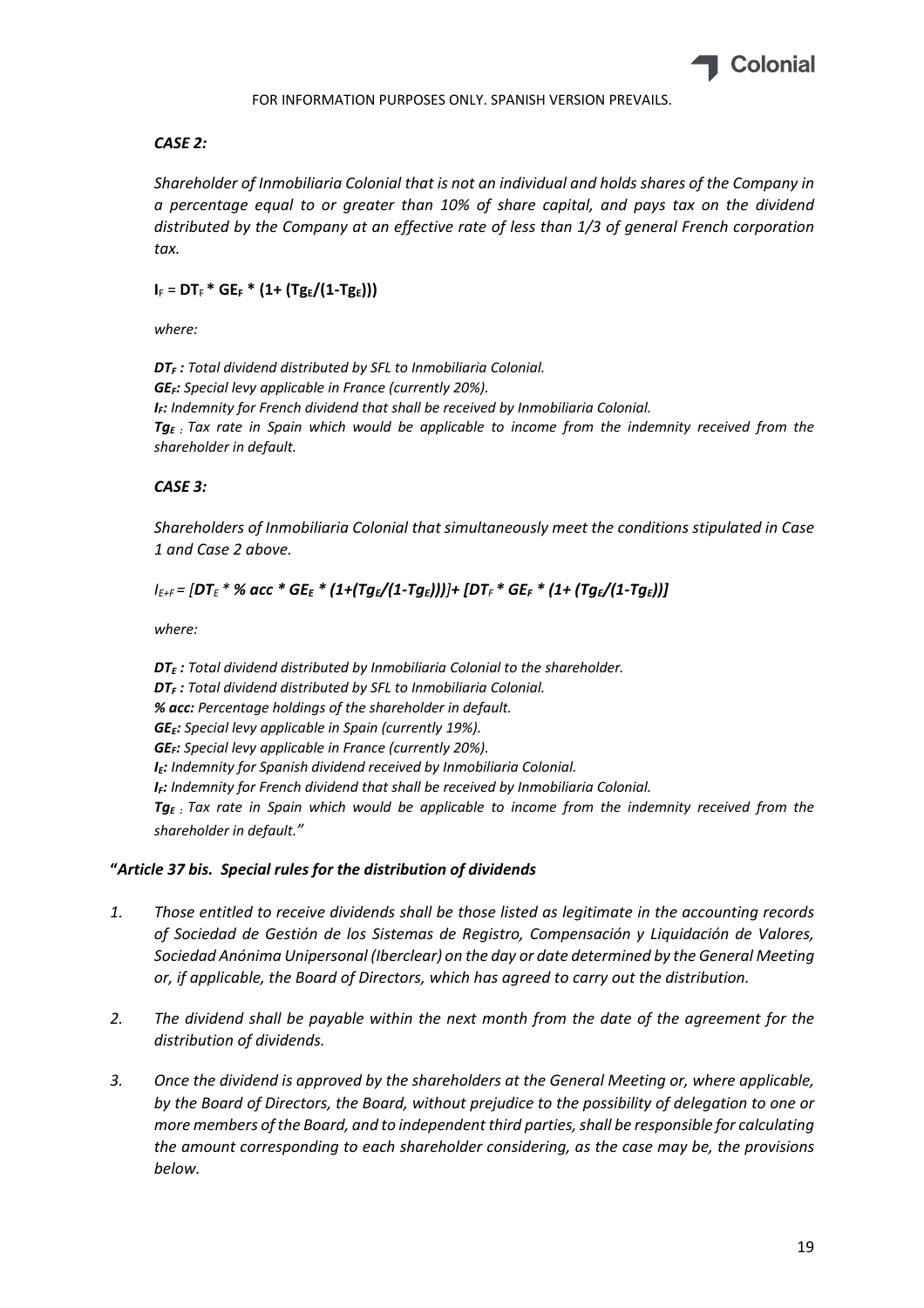

*For the purposes of calculating the amount to be paid to shareholders in connection with dividends, the Board shall consider the amount of the compensation owed to the Company by shareholders in accordance with Article 8 bis of these bylaws, for the purposes of offsetting the amount of compensation with the dividend they would be entitled to receive.*

*In this regard, any present and future dividends payable to the shareholder shall be offset with any amounts that the shareholder may owe to the Company in accordance with Article 8 bis of these bylaws.*

- 4. In cases in which the dividend is paid ahead of the timeframes stipulated for compliance with the *ancillary provisions stipulated in Article 8 bis of these bylaws, the Company may withhold from Company shareholders who have not yet supplied the information and documentation required a sum equivalent to the amount of any compensation for which they may be liable in accordance with the stipulations of section 2 of Article 8 bis of these bylaws. Once the related ancillary provision has been met, the Company shall refund the amounts withheld from the shareholder who is not obliged to compensate the Company in accordance with the stipulations of section 2 of Article 8 bis of these bylaws.*
- *5. If applicable, the rules established in this article shall also apply in cases of distribution to shareholders of amounts similar to the dividends (e.g. reserves)."*

# **(v) Amendment of the General Meeting of Shareholders' Regulations of Inmobiliaria Colonial, S.A. for the purposes of adaptation to the new business name.**

For the purposes of adapting the General Meeting of Shareholders' Regulations to the Company's new business name, it is agreed to amend Article 1 of the General Meeting of Shareholders' Regulations of Inmobiliaria Colonial, S.A., which shall henceforth read as follows:

# *"Article 1. Purpose*

*These Regulations of the General Meeting (hereinafter the "Regulations") govern the organisation and functioning of the General Meeting of Shareholders of Inmobiliaria Colonial, SOCIMI, S.A. (the "Company" or "Inmobiliaria Colonial") in accordance with law and, in particular, with the consolidated Spanish Limited Liability Companies Law as approved by Legislative Royal Decree 1/2010 of 2 July (hereinafter the "Spanish Limited Liability Companies Law"), and in the Company's bylaws."*

# **(vi) Delegation of authority**

It is resolved to grant authorisation to the Board of Directors, with the entire scope required in law, with the express facility of delegation of powers to the Chairman, the Chief Executive Officer and the Board Secretary and Deputy Secretary, for any of them, indistinctly and with a single signature, to take any action that is necessary or advisable to execute this resolution, and specifically, although the following list is not exhaustive, to:

 Make any arrangements or take any action that is necessary or advisable to report the application of the SOCIMIs System to the branch of the State Tax Authority concerned, and to any public or private body that may be necessary or advisable;